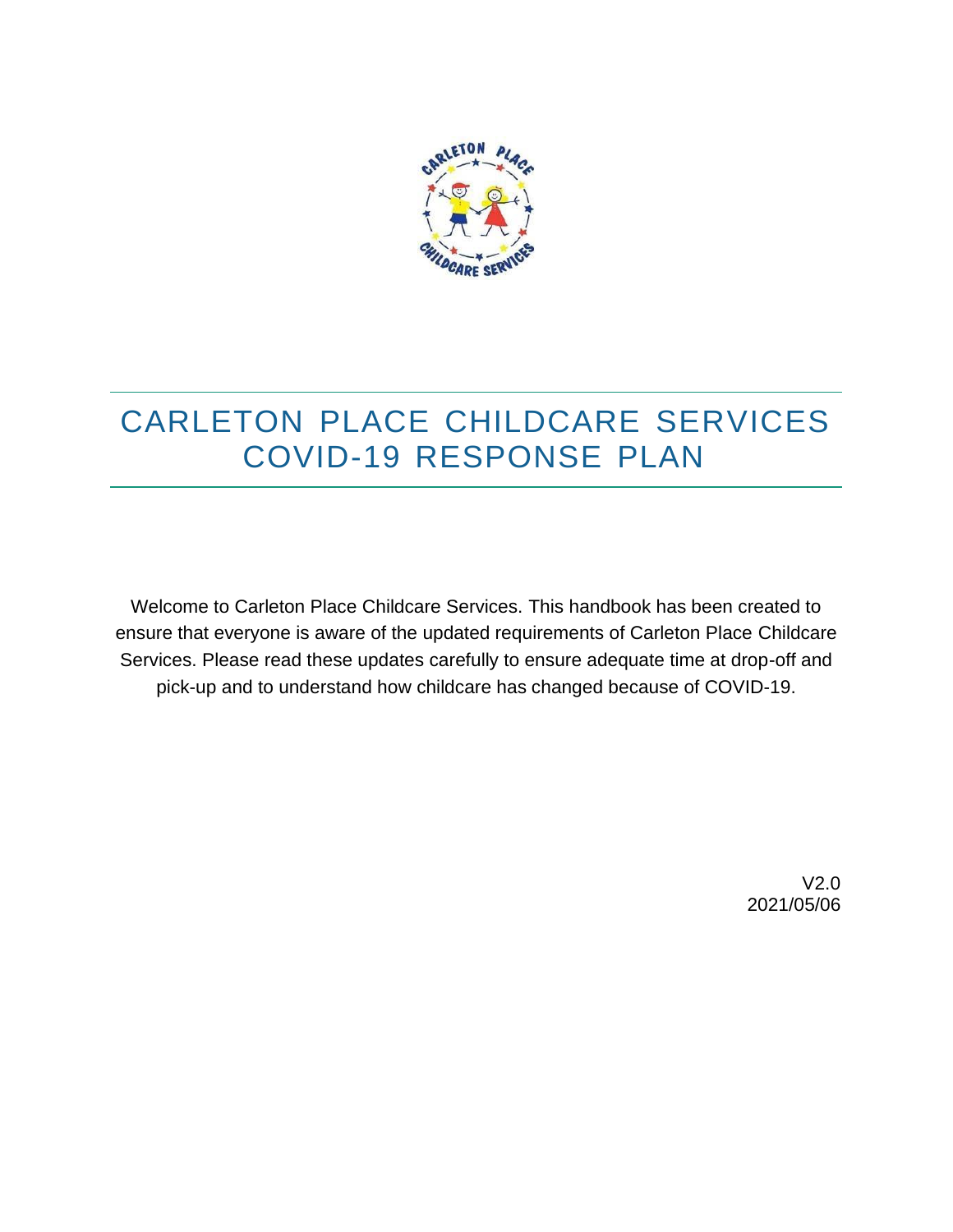# TABLE OF CONTENTS



| DROP OFF & SCREENING PROCEDURES FOR FAMILIES (BOTH LOCATIONS)  4 |  |
|------------------------------------------------------------------|--|
|                                                                  |  |
|                                                                  |  |
|                                                                  |  |
| SCHOOL CLOSURES AND TRANSPORTATION- CARAMBECK LOCATION 6         |  |
|                                                                  |  |
|                                                                  |  |
|                                                                  |  |
|                                                                  |  |
|                                                                  |  |
|                                                                  |  |
|                                                                  |  |
|                                                                  |  |
|                                                                  |  |
| EXCLUSION PROCEDURE FOR CHILDREN DEMOSTRATING SYMPTOMS  14       |  |
| EXCLUSION PROCEDURE FOR STAFF DEMONSTRATING SYMPTOMS 15          |  |
|                                                                  |  |
|                                                                  |  |
|                                                                  |  |
|                                                                  |  |
|                                                                  |  |
|                                                                  |  |

 $V2.0 - 1$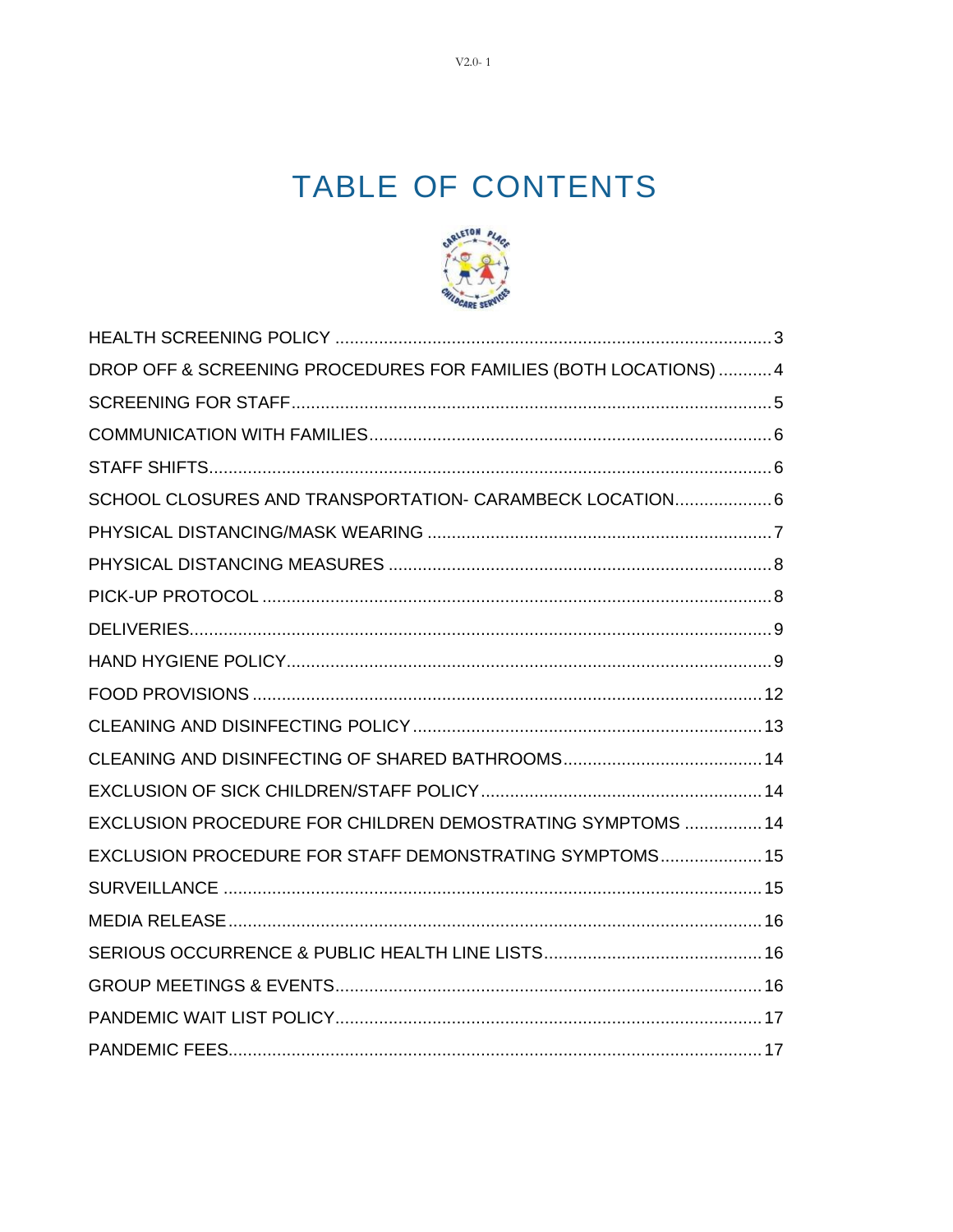Hello everyone,

Firstly, thank you for your patience as we work together towards re-opening Carleton Place Childcare Services. We have worked through a lot of change in very little time, and we thank you for your understanding. We recognize that we are all in this pandemic (COVID-19) together and that it affects everyone differently. We are hoping that we will all be kind and patient with each other as we re-open and tackle these changes together.

As we re-open and strive to provide a safe workplace and child care setting, we will be following the Operational Guidance during COVID-19 Outbreak - Child Care Re-Opening document [http://www.edu.gov.on.ca/childcare/child-care-guide-child-care.pdf,](http://www.edu.gov.on.ca/childcare/child-care-guide-child-care.pdf) <http://www.edu.gov.on.ca/childcare/before-and-after-school-programs-guide.pdf> provided by the

Ontario Ministry of Education. Additionally, we will also be following the COVID-19 Child Care Management Tool Kit provided by Leeds, Grenville & Lanark District Health Unit. We will try our very best to continue to provide welcoming and caring environments for children and families while focusing also on safety and our new requirements.

The coronavirus (COVID-19) can cause infections of the nose, throat, and lungs. It is commonly spread from an infected person through respiratory droplets generated when you cough or sneeze, and close, prolonged personal contact (such as touching or shaking hands, touching something with the virus on it, then touching your mouth, nose, or eyes before washing your hands.)

To protect families and educators from COVID-19 the Ministry of Education has implemented a cohort requirement when grouping children and staff. This cohorting system will offer added protection and less exposure to others in the building however it also creates new challenges in schedule flexibility.

As always, we will be working very closely with our public health unit ensuring that all health and safety protocols are in place and being followed. There have been changes to drop-off and pick-up requirements and increased cleaning procedures which are all outlined in the following pages of this booklet.

We will be working very hard to be as efficient as possible at drop-off and pick-up but recognize that there will likely be delays as we work through these new procedures. Please plan accordingly.

We are very excited to welcome you to our programs. We are eager to spend time and connect with the families and children in our community.

See you soon,

Carleton Place Childcare Services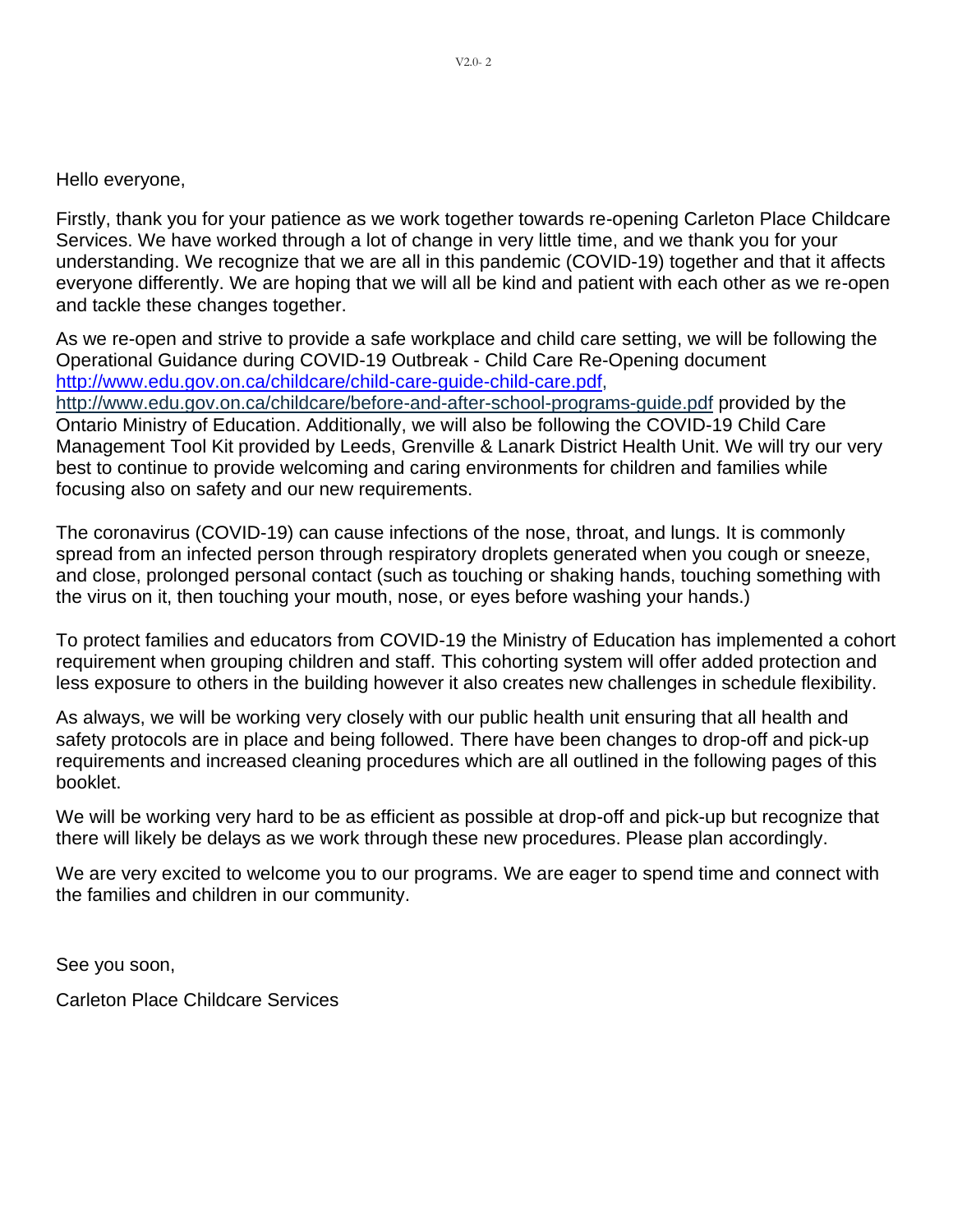## <span id="page-3-0"></span>HEALTH SCREENING POLICY

It is our responsibility to ensure families, children and workers are protected and to minimize the spread of respiratory infections (including COVID-19). To reduce the spread of COVID-19, all workers, children and approved visitors (such as Ministry staff, public officials) will participate in a mandatory screening process prior to entering our facility.

Screeners will be required to dress in Personal Protective Equipment (PPE). This includes the following: surgical/procedure mask and eye protection (goggles/face shield). Runners are required to wear FULL PPE including surgical/procedure mask, eye protection, gown, and gloves. If gloves are not worn, hand sanitizer will be used after contact. Gowns and gloves are to be changed between children if contact has taken place. If a distance can be maintained of 6ft or more, gowns are not required. (This is applicable for School Age Only)

It is important that all children and workers answer the screening questions accurately to ensure a healthy environment and to avoid centre/room closure should an infection/outbreak take place. Children and staff are required to have their temperatures taken daily before attending and parents must complete and submit the attached consent form.

#### NEW SINGLE-SYMPTOM SCREENING

Students and children with **any** new or worsening symptoms of COVID-19, **even those with only one symptom**, must stay home (self-isolate) until:

- They receive a negative COVID-19 test result;
- They receive an alternative diagnosis by a health care professional; or
- It has been 10 days since their symptom onset, and they are feeling better.

NEW ISOLATION REQUIREMENTS FOR HOUSEHOLD CONTACTS OF INDIVIDUALS WITH SYMPTOMS

- **ALL** household contacts of individuals with new or worsening symptoms of COVID-19 are required to self-isolate until the individual with symptoms receives a negative COVID-19 test result or an alternative diagnosis by a health care professional.
- If the individual with symptoms does not seek COVID-19 testing, they must isolate for 10 days from their onset of symptoms and **ALL** household members must self-isolate for 14 days from their last contact with the symptomatic individual.

NEW ISOLATION REQUIREMENTS FOR HOUSEHOLD MEMBERS OF HIGH-RISK CONTACTS

- High risk contacts are individuals who have had a close contact with a COVID-19 positive individual.
- **ALL** household members of a high-risk contact will be asked to stay home for the duration of the high-risk contact's self-isolation period, except for essential reasons. Essential reasons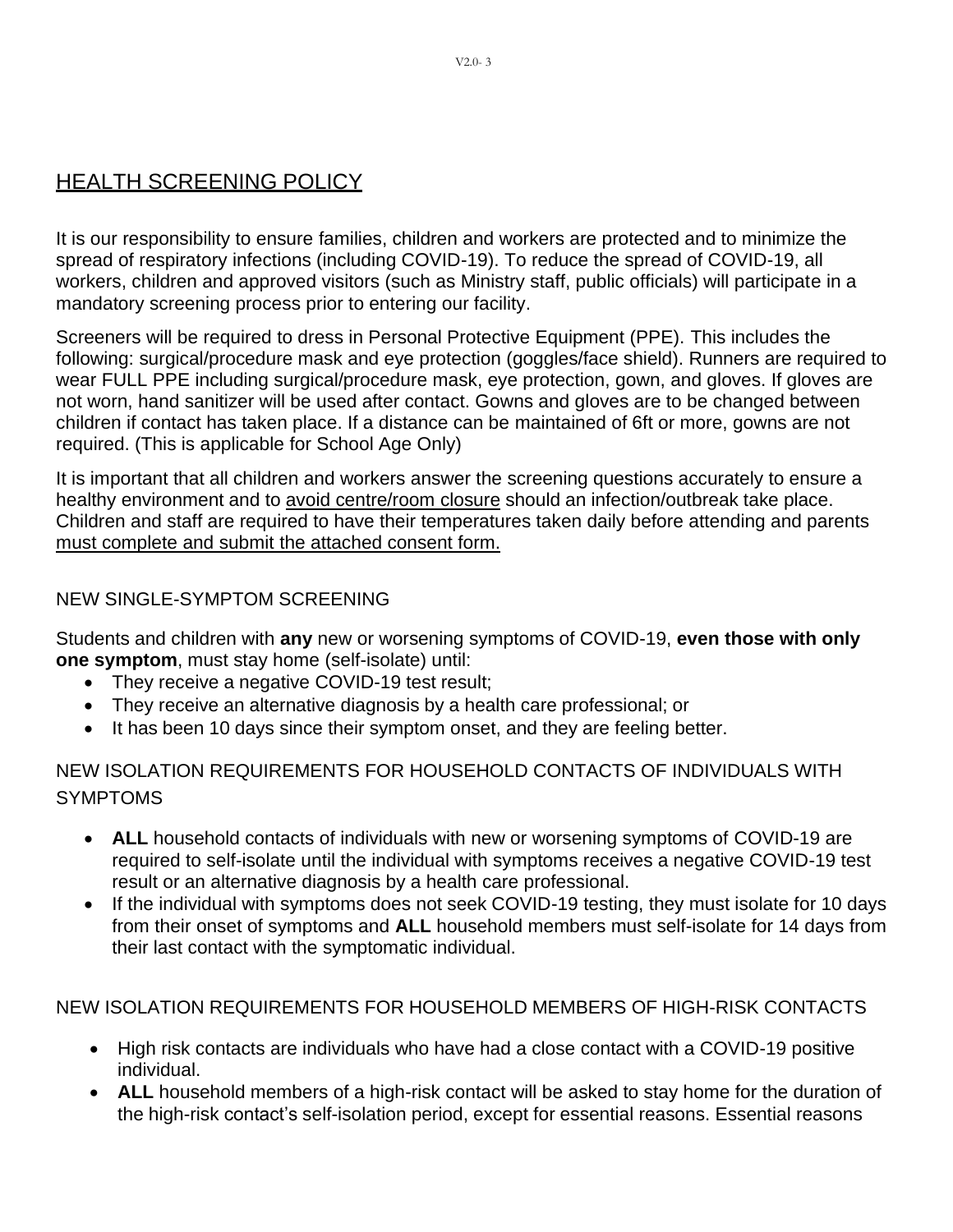include attending work/school/childcare and essential errands such as groceries, attending medical appointments or picking up prescriptions.

Screening will continue if our local health unit deems it necessary. Parents, community members, students and volunteers will only be permitted to participate as our local health unit allows and when/if the centre is agreeable.

## <span id="page-4-0"></span>DROP OFF & SCREENING PROCEDURES FOR FAMILIES (BOTH LOCATIONS)

As guidelines continue to evolve and we learn more about COVID-19, how it spreads, and how it affects children and adults in different ways, so too will our screening questions. Current questions can be found at the end of this document.

CPCS is offering two (2) options for screening. Option one (1) – Parents can manually screen their child upon arrival. Option two (2) - Parents can use the electronic screening tool, the links are listed below. Both options will include your child's temperature being taken upon arrival. Parents will also be asked if someone is available for immediate pick-up as part of our screening procedure.

Please be sure to use the link that corresponds with your child's childcare location.

Screening must be completed by parents for each child individually.

Francis: <https://carletonplace.ca/francis-covid-screening.php>

Carambeck: <https://carletonplace.ca/carambeck-covid-screening.php>



As families and approved visitors arrive, they will line up at a vacant marker leading to the front of the daycare. We ask that all adults and older siblings wear a mask, covering nose and mouth during drop off and pick-up. Only one family member is permitted at drop-off. Markers will be premeasured providing families and visitors with a safe distance between each other while waiting. Screening will take place starting at 6:30 a.m. and will end at 9:00 at Carambeck and 9:30 a.m. at Francis. Families/visitors arriving after 9:30 a.m., needing to be manually screened, will need to make arrival arrangements with a supervisor and/or wait for a staff person to dress in PPE before they can screen the waiting family.

All families and approved visitors will participate in a daily, electronic or manual screening questionnaire prior to participating in our programs. As families approach the screening

areas for questioning, hand sanitizer will be provided and must be used. All responses will be recorded for tracing purposes. Next, your child's temperature will be taken. If your child's temperature is 37.8˚C/100˚F or higher you will not be permitted to access care. We will screen one family/visitor at a time per station. We may select like cohorts out of the line-up to be more efficient and reduce wait times. Screening staff will indicate when it is the next family's turn to advance.

As families pass the screening process, children will say their goodbyes and our staff will assist the child/ren to hand sanitize their hands before continuing to their designated cohort. A staff member will also disinfect any other personal items with your child, as possible. We ask that children only bring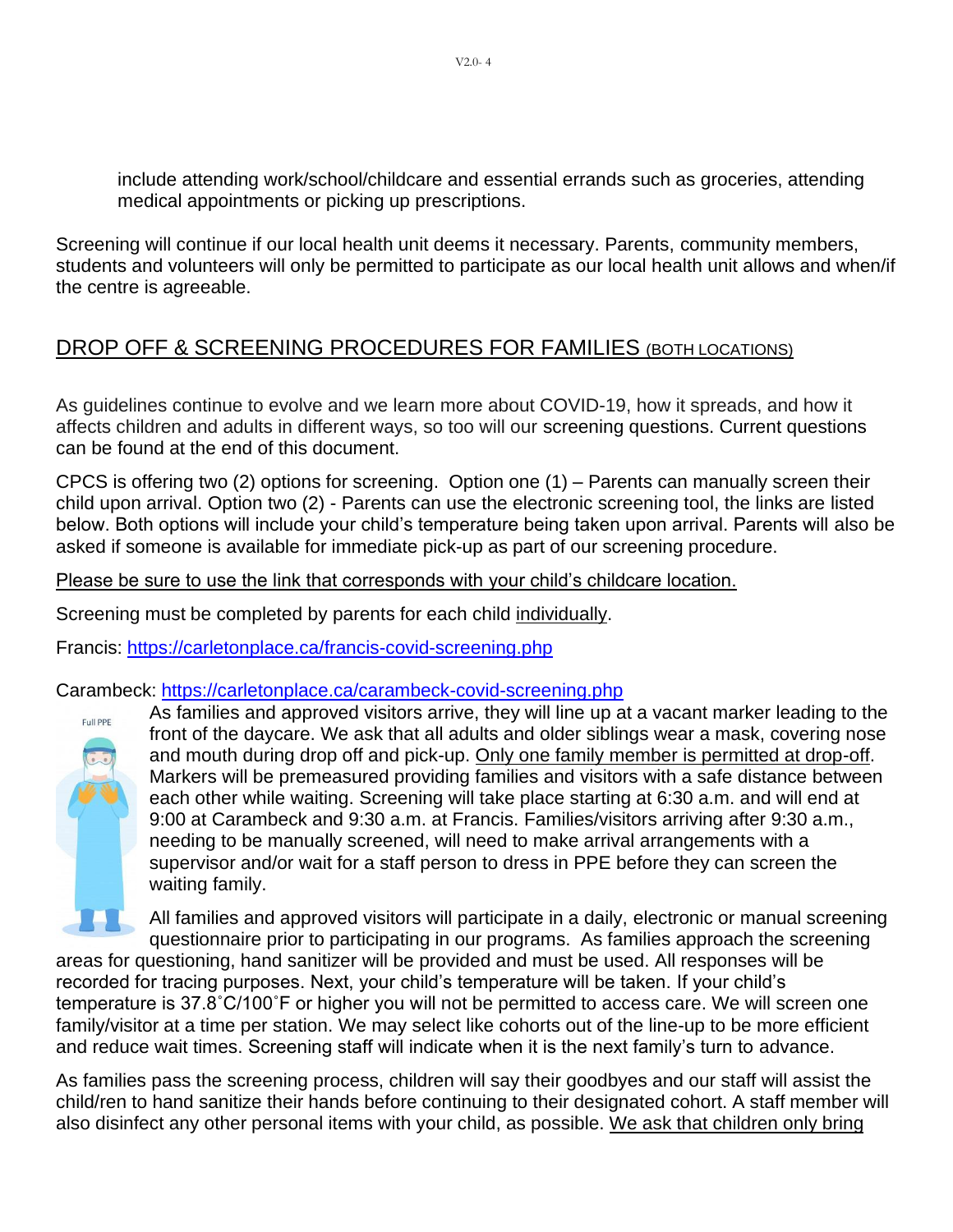the essentials, clearly labeled, daily. Parents/guardians will not be permitted to pass the screening area.

All electronic and manual screening will be kept on file for future contact tracing. Sign in/out logs and attendance will also be kept and are readily available at any time. Written records are fully accessible and are filed/organized weekly. Electronic records are stored in our email software and available at any time.

If your child leaves during the day (full day program only) for an appointment and returns before the end of the day, parents must complete the screening routine again before returning to our programs. Children returning from school in the afternoons will have their temperature taken if they have not yet attended for the day.

If a family is unsuccessful during the screening process they will not be permitted to participate in our programs. A handout of related resources will be shared with the family prior to them leaving. The staff person conducting the screening is to notify a supervisor and the supervisor will contact and report to the Health Unit 1-800-660-5853 (ext. 2222) for further instruction.

Before a child can return to our programs, parents must complete the Back to School/Child Care Confirmation Form. This form is for children who have been absent from our programs due to screening results, Health Unit recommendations or isolation/quarantine situations.

A copy of the Back to School/Child Care Confirmation Form is included at the end of this booklet.

#### **\*\****Please note: Staff entering the program with their children will be permitted to advance before waiting families to be screened to care for your children\*\**

## <span id="page-5-0"></span>SCREENING FOR STAFF

Staff will use the self-assessment tool at <https://covid-19.ontario.ca/school-screening/> daily, prior to starting their workday. Staff will email results to [francis@carletonplace.ca](mailto:francis@carletonplace.ca) or [carambeck@carletonplace.ca](mailto:carambeck@carletonplace.ca) depending on which location a staff person is working at.

Staff will wear a mask, covering nose and mouth, when approaching the building and use hand sanitizer upon entering the building.

Each staff will log and initial the successful completion of the screening, along with their temperature, in the assessment binder located at the sign-in table before starting their workday. If internet is unavailable to complete screening, staff will be provided with a paper copy and a recording sheet. Staff are to request these documents prior to starting if they anticipate needing them and log binders will be adjusted to accommodate manual testing. Staff will also be required to sign-in recording their arrival time and sign-out, recording their departure time each day.

Should a staff person leave the building during the day (i.e., break/appointment), they are required to take and record their temperature in the logbook upon arrival.

Should a staff person fail the screening process; they are not to attend work, they cannot enter the childcare centre and they are to contact a supervisor. They must follow the instructions with the screening results. They should isolate except to get tested or while waiting for medical advice. Symptoms will be recorded on our Health Unit line list and reported upon request.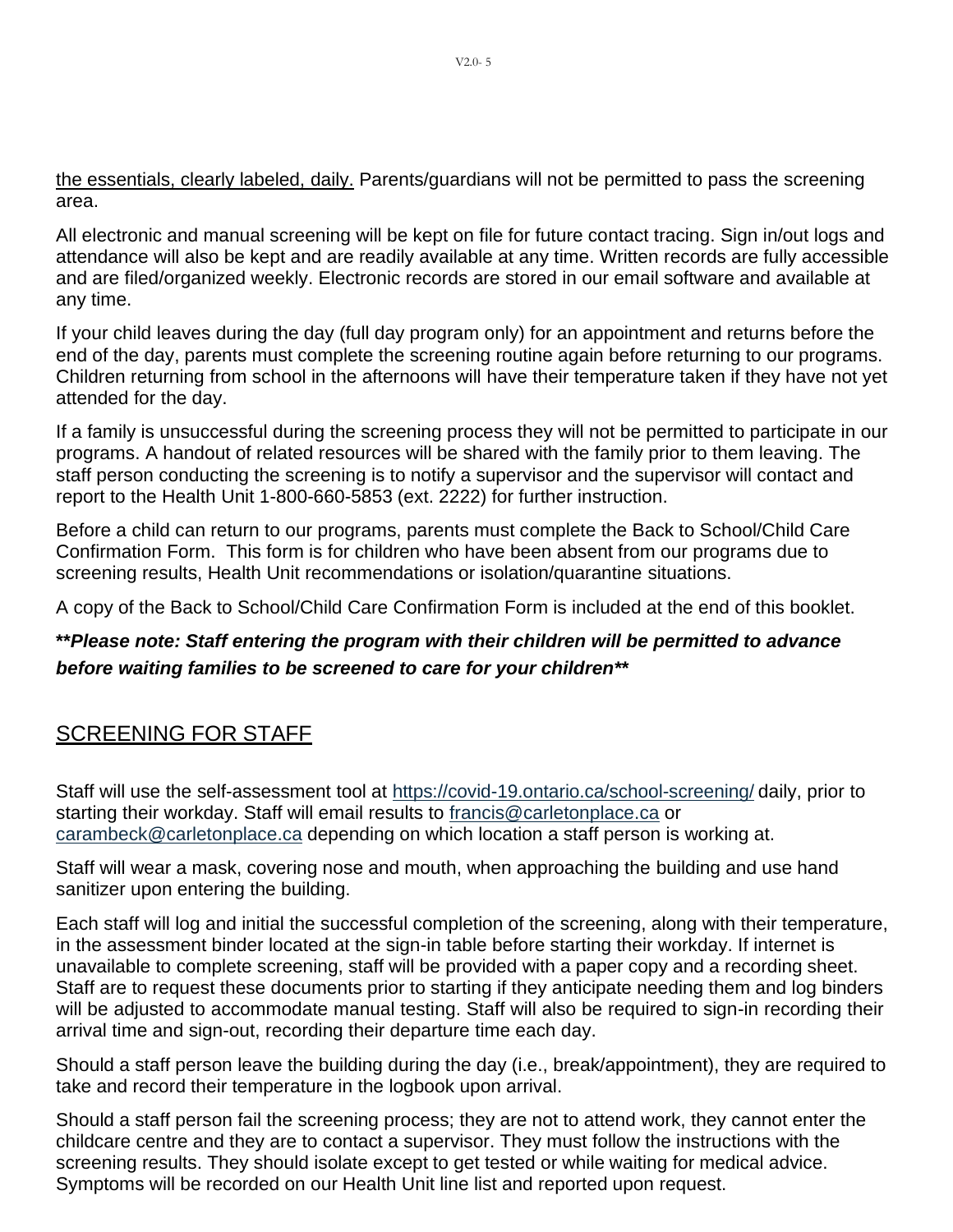Test results can be found at [https://covid-19.ontario.ca/.](https://covid-19.ontario.ca/) You will need your Health Card to access results. If you have not heard about your results within 7 days, please call the Health Unit1-800-660- 5853 and they will try to assist you. Do NOT call prior to 7 days. Please do NOT call the Almonte COVID-19 Assessment Centre (CAC) for results.

If the results are negative and/or their symptoms have resolved they can return to work if recommended by the Health Unit. If their symptoms worsen, re-testing should be considered.

Staff will work at only one (1) childcare location and will avoid entering multiple rooms. Supply staff will confirm that they have not worked elsewhere in the past 48 hrs. prior to working. Staff remain with assigned cohort and during break coverage.

#### COMMUNICATION WITH FAMILIES

Every effort will be made to continue communications with our families during the pandemic period. We will use tools such as HiMama, CampBrain, the telephone and Zoom calls, whichever is most suitable to ensure communications continue with our families. Runners will be given messages to relay to the parent picking up summarizing each child's day. HiMama will be used for daily communications between staff and parents including sharing a "snapshot" of their child's day throughphotos.

Physical tours are currently not possible.

## <span id="page-6-0"></span>**STAFF SHIFTS**

Staff shifts are organized within each cohort to minimize the risks with respect to COVID-19. Parents are asked to confirm drop off and pick-up times for their child upon enrollment and occasionally there after so that we can meet staffing requirements. Based on the information from parents, staff shifts are implemented for each cohort while trying to meet the needs of parents and COVID-19 requirements. *We will do our best to accommodate parents' schedules, however, at times, parents may be asked to be flexible so that staffing can be adequately achieved.* Staff are assigned to one cohort only.

Before & After School staff schedules are determined considering the following: child drop-off & pickup, cleaning requirements and bussing schedules.

## SCHOOL CLOSURES AND TRANSPORTATION- CARAMBECK LOCATION

During the recent pandemic, the Upper Canada District School Board (UCDSB) (Arklan, Caldwell and Beckwith Schools) made the decision to close their schools and move to remote learning when transportation is cancelled. Before and After School Programs will remain closed where in-person instruction is not permitted.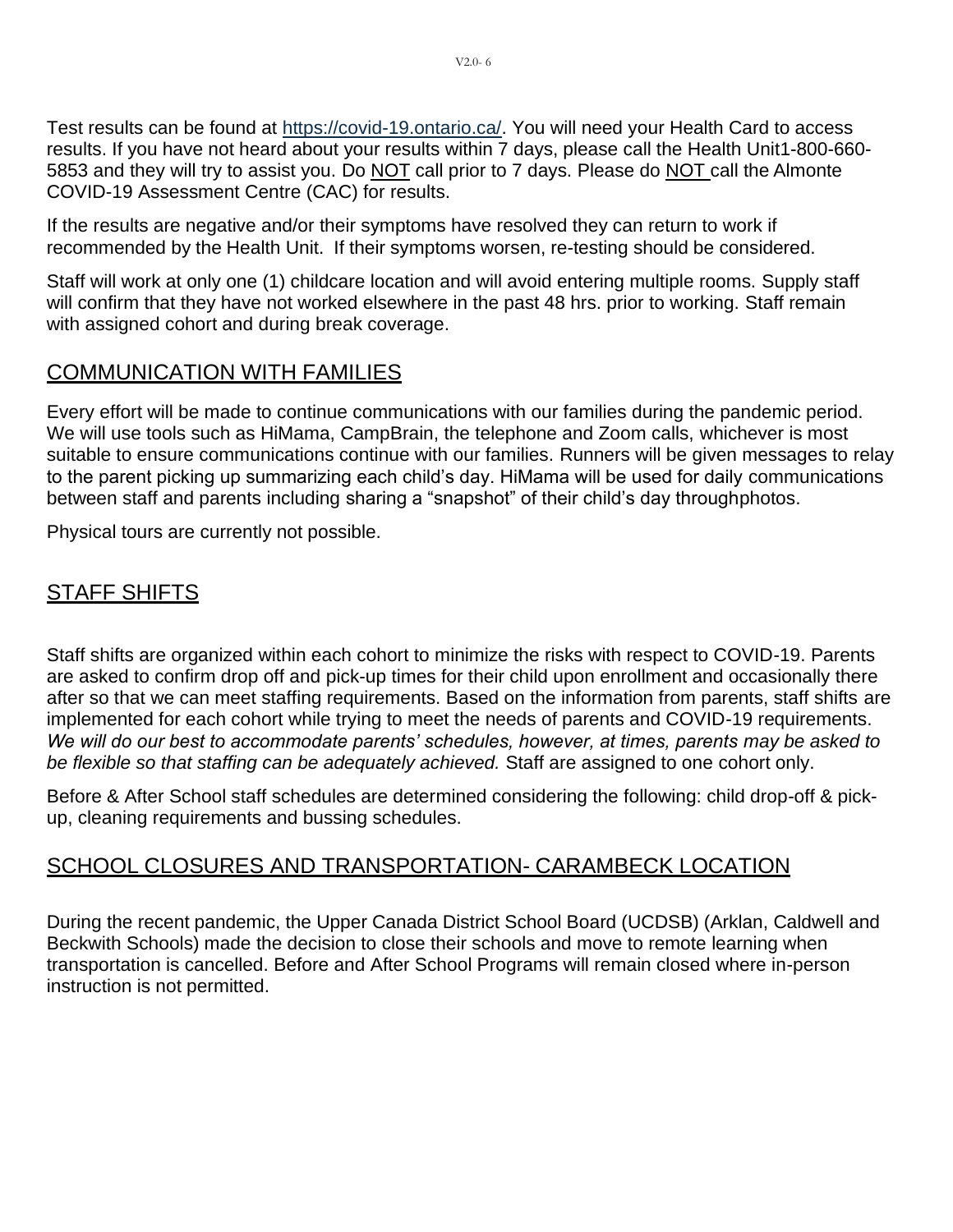<span id="page-7-0"></span>When transportation is cancelled, staff that are scheduled in the classrooms that have children from UCDSB are not to come in for their shift. Staff are responsible for checking each morning before leaving for their shift to confirm that transportation is being offered or cancelled for the day.

If staff have already arrived for their shift when the announcement has been made, staff are able to work a maximum of three (3) hours.

Catholic District School Board of Eastern Ontario (CDSBEO) (St. Mary's and St. Gregory Schools) has made the decision to have their schools open when transportation is cancelled therefore Carleton Place School Age Services will provide before and after school care.

Staff that are scheduled in the classrooms that have children from CDSBEO and scheduled screeners/runners are to come in for their scheduled shift.

If ALL Schools are closed due to severe weather conditions, all staff that are scheduled are not to come in for their shift.

### <span id="page-7-1"></span>PHYSICAL DISTANCING/MASK WEARING

Physical distancing means keeping our distance from one another and limiting activities outside the home. When outside your home, it means staying at least 2 metres (or 6ft) away from other people whenever possible. Staff are expected to try to physically distance with each other as much as possible while continuing to offer a welcoming and caring environment for the children.

All childcare staff are required to wear medical masks and eye protection/face shield while indoors. While outdoors staff will wear medical masks and when 6ft distance cannot be maintained eye protection/face shields will also be worn.

Children in grades 1 and above are required to wear a non-medical face mask or face covering while inside, including in hallways. All younger children (aged 2 to SK) are encouraged but not required to wear a non-medical mask or face covering while inside a childcare setting. All children are required to wear a mask while on the bus.

\*Exemptions include children younger than 2 years, a medical condition that inhibits your ability to wear a face covering, you are unable to put on or remove your face covering without help from someone else, children with challenges or delays who may become agitated or anxious due to the mask and during times of eating. Staff with exemptions must always maintain a 6ft distance from children and other staff.

Parents are expected to always respect distancing markers and protocol while dropping off and picking up their children. Things to avoid while physical distancing: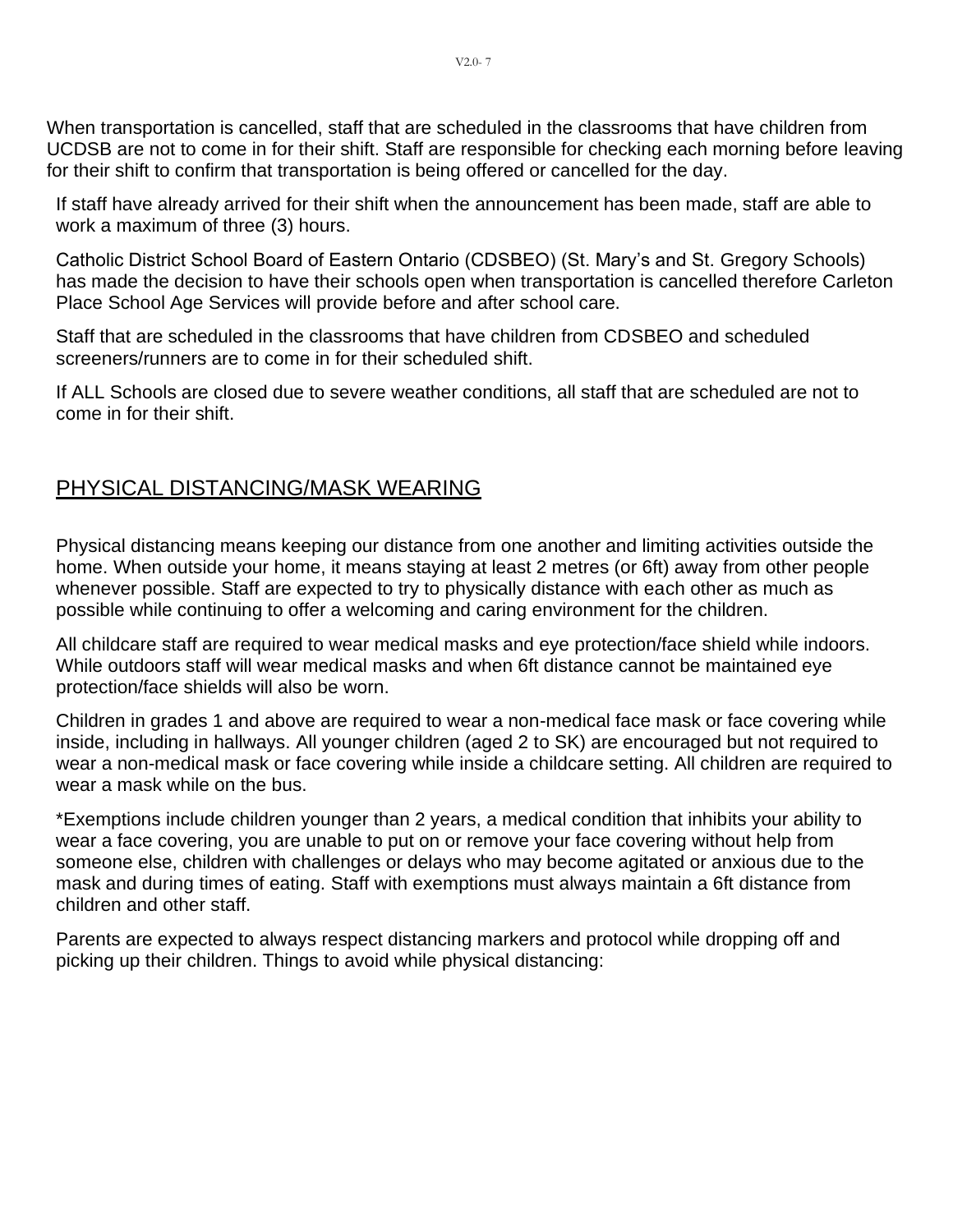

## <span id="page-8-0"></span>PHYSICAL DISTANCING MEASURES

We have put the following physical distancing measures in place.

- 2 metres markers along the path leading to the entrance of each facility.
- Children are escorted to their designated cohort one cohort at a time or individually upon arrival/departure.
- Children travel in the hallways one cohort at a time.
- Staff are encouraged to use email or telephone as much as possible for daily communications.
- Furniture has been minimized to support physical distancing in staff rooms.

### <span id="page-8-1"></span>PICK-UP PROTOCOL

#### Carambeck Location

Only one family member is permitted to pick-up from the daycare at a time.

Family members enter the front vestibule, wearing a mask covering nose and mouth, one at a time respecting the distancing markers in place.

Parents use the bell to notify staff they have arrived and communicate using the intercom system.

A staff member will collect your child and their desired belongings and escort them to the parent who is waiting in the vestibule.

Parents must remain behind the distancing marker in the vestibule even as their child approaches. Please be patient.

Parents must wait for other parents in the vestibule to leave before entering and respect IN and OUT doors. Two families in the vestibule at a time please.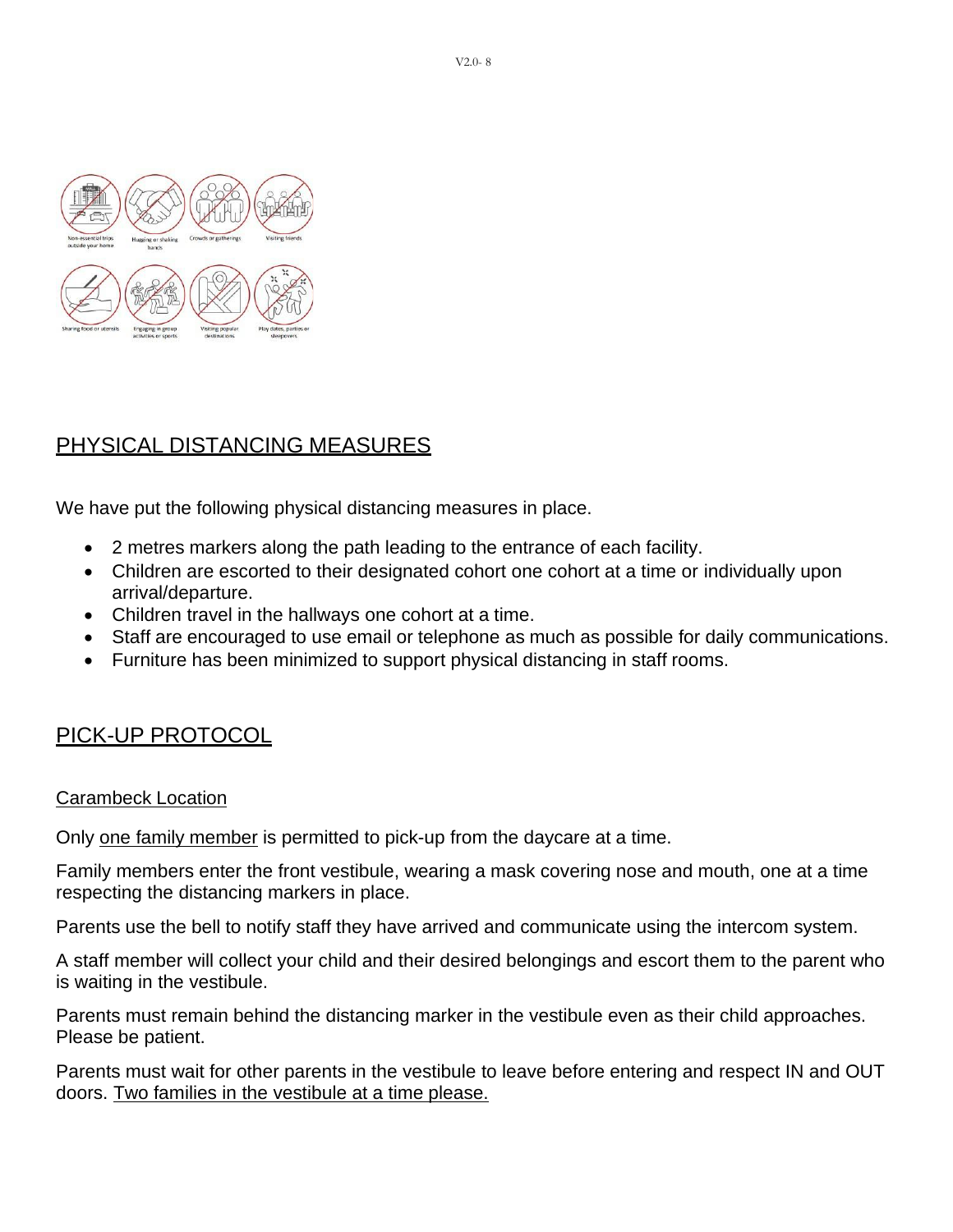If picking up during outdoor play, parents are asked to respect the distancing markers at both yards and avoid crowding and physical contact.

#### Francis Location

Only one family member is permitted to pick-up from the daycare at a time.

Parents will line up using the distancing markers, wearing a mask covering nose and mouth and will ring the bell as they reach the front entrance, communicate using the intercom, return to the distancing marker and wait.

A staff member will collect your child and their desired belongings and escort them to the parent who is waiting behind the first distancing marker.

Only after the first parent has left can the next waiting parent advance and communicate to the staff who they are here to pick-up. Please be patient.

#### <span id="page-9-0"></span>**DELIVERIES**

Carambeck Location – Deliveries will use the front entrance. They will use the intercom button to notify a staff person that they have arrived. Delivery drivers/couriers will place boxes/packages under the bulletin board closest to the bell. Delivery drivers/couriers will wait behind the distancing marker in the entrance for a staff person to verbally confirm and accept/refuse the order. Physical distancing is to be maintained at all times and physical contact is to be limited.

Francis Location –Food deliveries approach the side entrance and wait for a staff member to greet them at the door. Food services leave deliveries outside, along the side of the entrance (weather permitting). Kitchen staff will move the delivery indoors. Physical distancing is to be maintained at all times and physical contact is to be limited.

Non-food deliveries will use the front entrance and wait for a staff member to greet them. Orders can be left outdoors (weather permitting), off to the side until cleaning staff arrive to move the delivery. Lite items can be brought indoors by childcare staff at the time of delivery. When weather presents, childcare/admin staff will transfer the items to a trolley and place in the hallway outside the kitchen. Any items that are too heavy are to be left for our cleaning team.

#### <span id="page-9-1"></span>HAND HYGIENE POLICY

Keeping all staff, families, children, students, visitors and volunteers healthy is an important goal of Carleton Place Childcare Services. Proper hand hygiene can help children and educators prevent the spread of germs that cause illness. Childcare providers, visitors and children will wash their hands regularly during the day following the directive established by our local health unit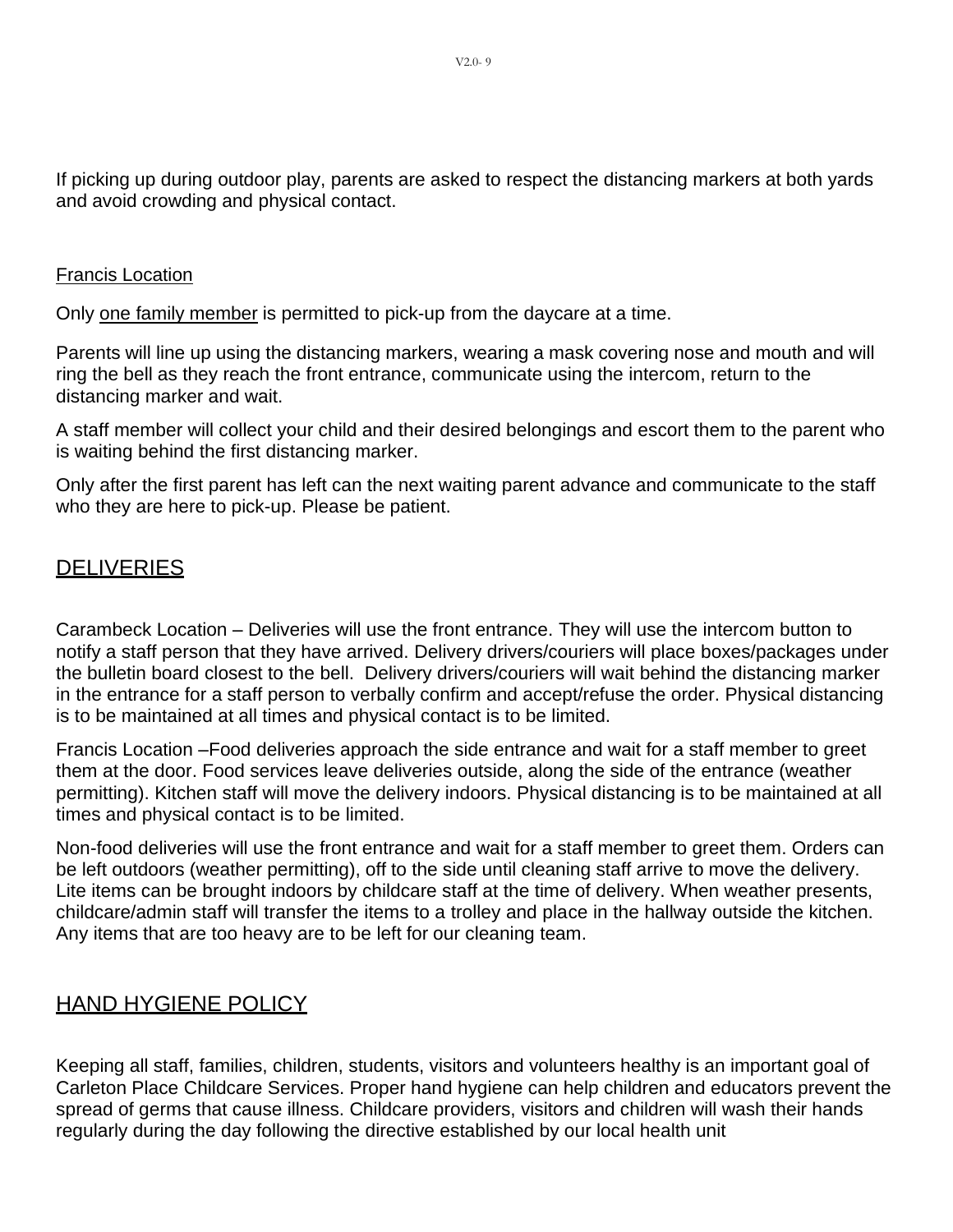#### HAND HYGIENE PROCEDURE

Keeping your hands clean through good hygiene practice is one of the most important steps to avoid getting sick and spreading germs. Educators, staff, children, visitors and volunteers will practice good hand hygiene when hands are visibly dirty and/or after:

- Sneezing, coughing, or blowing your nose
- Using the washroom
- Handling garbage
- Handling raw food (before & after)
- Outdoor play
- Upon arrival
- Toileting/diapering routine
- Handling soiled laundry or dishes
- Handling soiled toys or other items
- Coming into contact with bodily fluids
- Coming into contact with any soiled/mouthed items
- Glove use (before & after)
- Handling animals
- Touching a cut or open sore (before & after)
- Dispensing/handling breast milk (before & after)
- Before & after giving medication
- Sensory play experiences

When hands are not visibly soiled, follow these steps to clean hands when soap and water are not readily available:

- Apply hand sanitizer (70-90% alcohol-based)
- Rub hands together for a least 15 seconds
- Work sanitizer between fingers, back of hands, fingertips, and under nails
- Rub hands until dry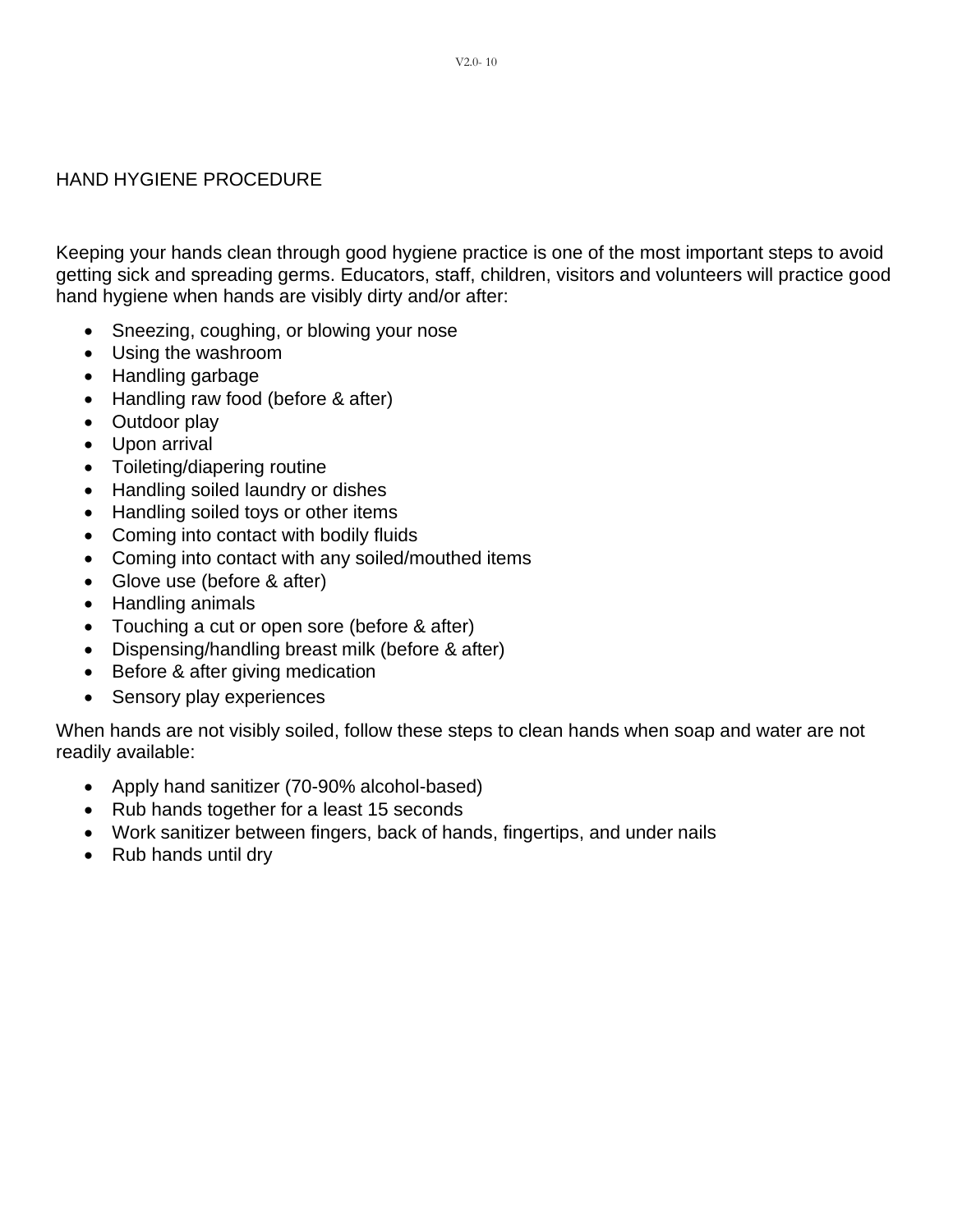

Please see below for instruction on washing and sanitizing hands;

<https://www.publichealthontario.ca/-/media/documents/j/2009/jcyh-handwash.pdf?la=en>

<https://www.publichealthontario.ca/-/media/documents/j/2009/jcyh-handrub.pdf?la=e>

#### GLOVE USE

Gloves shall be worn when it is anticipated that hands will come into contact with;

- Mucous membranes
- Broken skin
- Blood
- Bodily fluids
- Secretions
- Excretions
- Contaminated equipment
- Used tissues
- Environmental surfaces
- Toy washing
- Creams and lotions during diapering
- Sunscreen (change gloves for each application)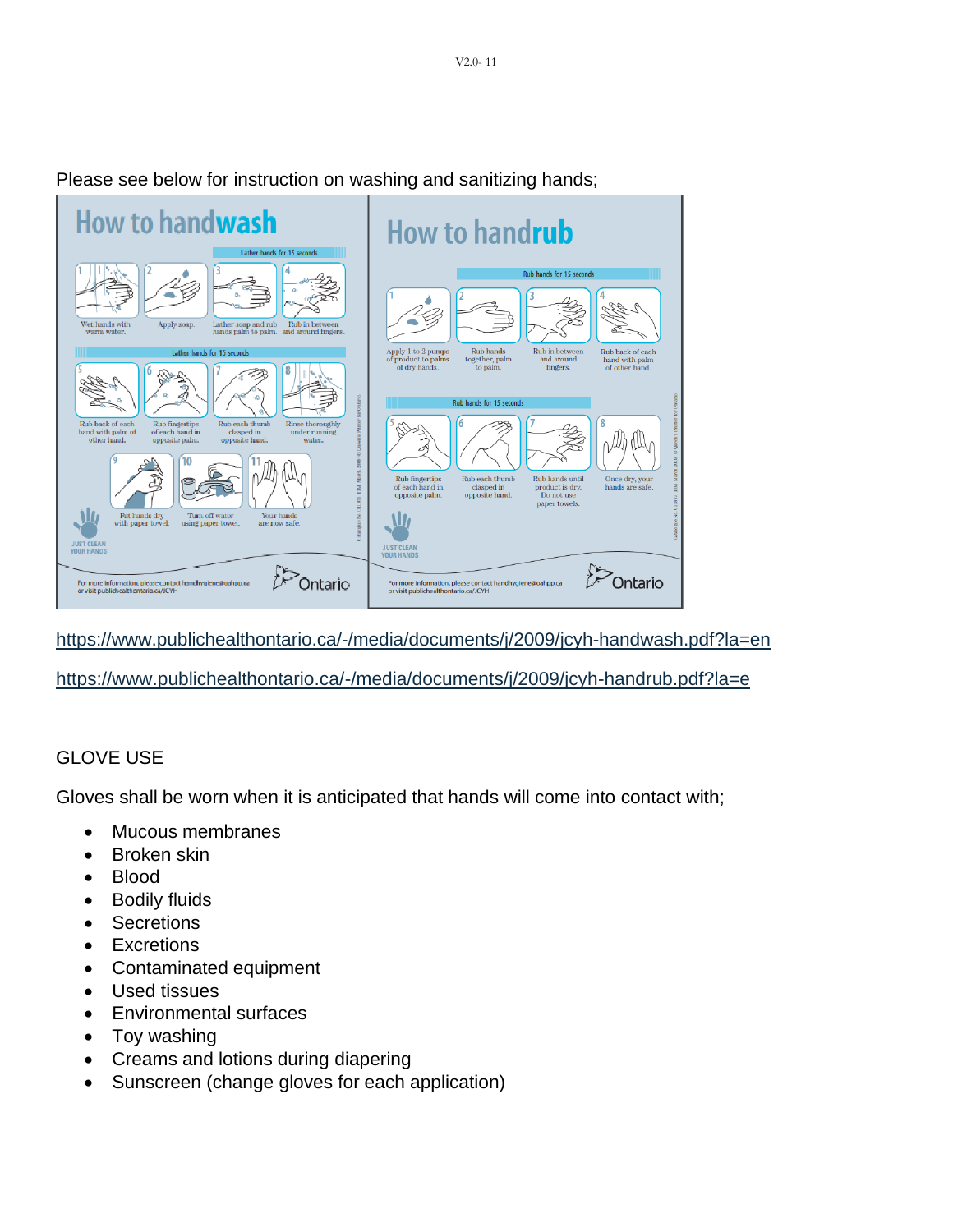#### Gloves shall be removed and discarded after each use using the proper sanitary technique.

**Steps to Take Off Gloves** 



Disposable gloves should be removed as follows

1 Remove gloves using a glove-to-glove/skin-to-skin technique. First, grasp the outside of one glove at the palm.

2 Peel glove away from the palm toward the fingers, rolling the glove inside-out. Be careful not to touch your skin with your gloved hand. The contamination is now on the inside. Ball the glove up and hold in your other gloved hand.

- 3 Carefully slide the un-gloved index finger inside the wrist band of the gloved hand. Try and avoid touching the outside of the glove because that is the contaminated region
- 4 Gently pull outwards and down toward the fingers, removing the glove inside out.
- 5 Pull the glove down so that the first glove ends up inside the second glove and no part of the outside is exposed. Throw away both gloves in an appropriate container. Perform hand hygiene.

[https://www.publichealthontario.ca/-/media/documents/E/2013/ect-gloves-](https://www.publichealthontario.ca/-/media/documents/E/2013/ect-gloves-doffing.pdf?la=en%23%3A%7E%3Atext%3DTry%20and%20avoid%20touching%20the%2Cremoving%20the%20glove%20inside%20out.&text=part%20of%20the%20outside%20is%2Cgloves%20in%20an%20appropriate%20container)

[doffing.pdf?la=en#:~:text=Try%20and%20avoid%20touching%20the,removing%20the%20glove%20i](https://www.publichealthontario.ca/-/media/documents/E/2013/ect-gloves-doffing.pdf?la=en%23%3A%7E%3Atext%3DTry%20and%20avoid%20touching%20the%2Cremoving%20the%20glove%20inside%20out.&text=part%20of%20the%20outside%20is%2Cgloves%20in%20an%20appropriate%20container) [nside%20out.&text=part%20of%20the%20outside%20is,gloves%20in%20an%20appropriate%20cont](https://www.publichealthontario.ca/-/media/documents/E/2013/ect-gloves-doffing.pdf?la=en%23%3A%7E%3Atext%3DTry%20and%20avoid%20touching%20the%2Cremoving%20the%20glove%20inside%20out.&text=part%20of%20the%20outside%20is%2Cgloves%20in%20an%20appropriate%20container) [ainer.](https://www.publichealthontario.ca/-/media/documents/E/2013/ect-gloves-doffing.pdf?la=en%23%3A%7E%3Atext%3DTry%20and%20avoid%20touching%20the%2Cremoving%20the%20glove%20inside%20out.&text=part%20of%20the%20outside%20is%2Cgloves%20in%20an%20appropriate%20container)

#### <span id="page-12-0"></span>FOOD PROVISIONS

Proper hand hygiene is practiced when staff are preparing food by all individuals before and after eating. Children do not help prepare food. Food trays/trolleys will be delivered just outside the door to each room, to avoid kitchen staff entering multiple rooms. Meal practices ensure there is no selfserve or sharing of food at meal times. No items are shared i.e. (serving spoon, utensils). No food is provided by the family outside of the regular menu (except for when dietary/medical arrangements have been made).

Teachers are responsible to serve each plate, from the counter in each room with a spoonful of all food choices. Once the plate is prepared, the teacher places the plate at the child's place/seat at the table.

Should a child want a second serving, the teacher would take a spoonful of choice and place it on a new/serving plate(at the counter) and then scrape this portion from the new/serving plate to the child's original plate keeping the back of the new/serving plate facing the child. If there is any concern that the new/serving plate has been compromised, the new/serving plate is to be placed in the dirty bin, hands washed and a new plate used if needed again.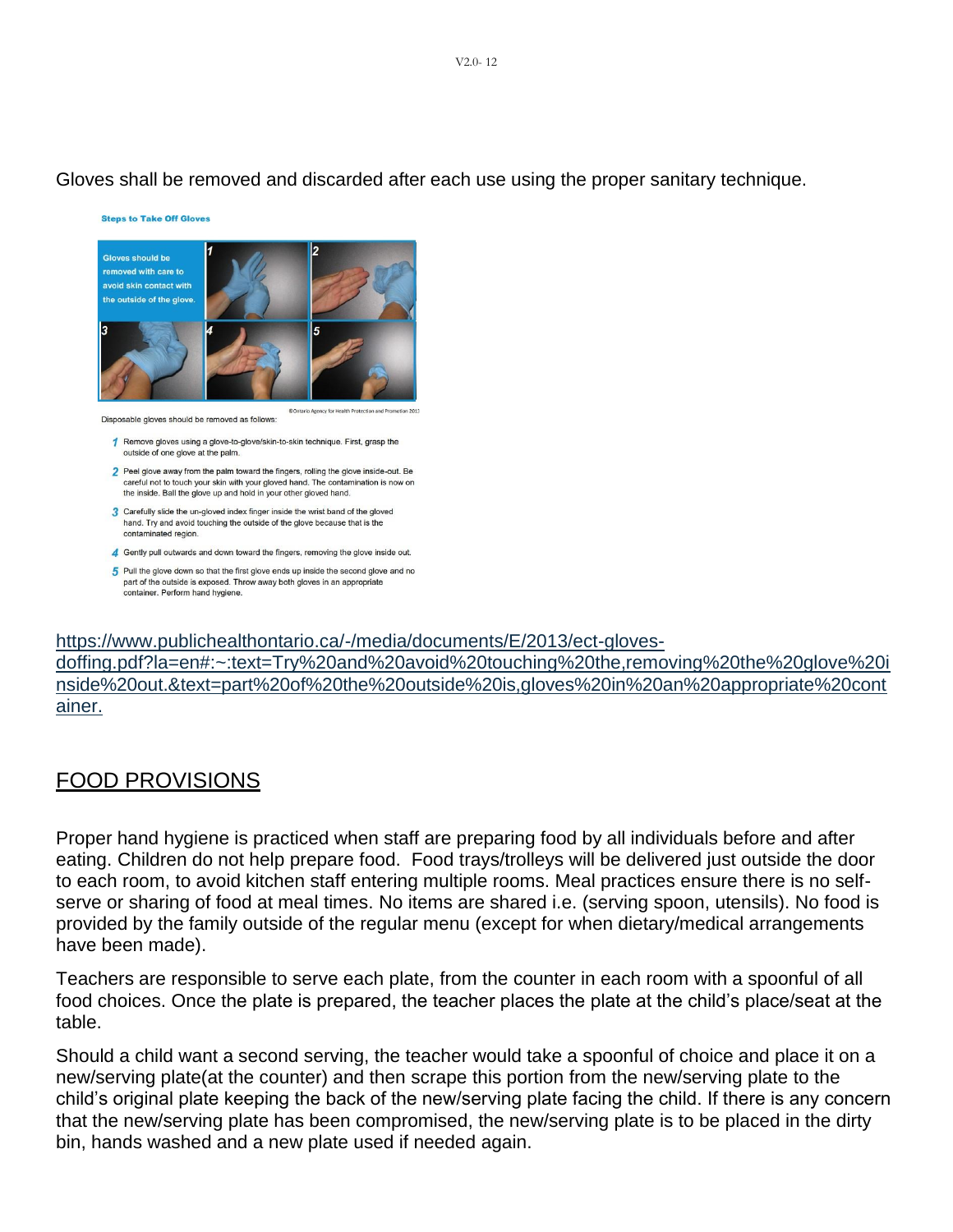If additional plates are required, staff are to communicate with the kitchen. Teachers are responsible for scraping plates and serving dishes at the end of meals and snacks.

#### <span id="page-13-0"></span>CLEANING AND DISINFECTING POLICY

During the COVID-19 pandemic we will be scheduling more frequent cleaning routines into our program. Educators will provide toys and equipment that are made of materials that can easily be cleaned and disinfected.

Frequently touched areas such as, but not limited to, toys and equipment, light switches, bathrooms (child & staff), counter tops, shelving, containers, and door knobs will be cleaned and disinfected at least twice a day and as noticeably dirty or contaminated. Washrooms shared with other cohorts will be cleaned and disinfected after each cohort use.

Table tops, countertops and highchairs will be cleaned and disinfected before and after each use.

All hard surfaces, belonging to a child/staff, will be disinfected upon entry as possible.

Tablets and telephones will be disinfected after each use.

Mouthed toys will be removed immediately and cleaned and disinfected.

Cots/cribs will be disinfected after each use, when wet or soiled and sheets/bedding will be laundered daily.

Pacifiers MUST be individually labelled, stored separately and must not be shared among children. Pacifiers must be washed in soapy water upon arrival.

Teeth brushing will not be taking place until further notice.

Outdoor play equipment and all toys will be used by one cohort at a time and will be cleaned between cohorts and as required throughout the day.

Sensory materials, when offered, will be provided for single use and labelled with the child's name if applicable. Sensory materials will only be made available for the day and then must be replaced.

Staff and educators will follow strict cleaning and disinfecting established procedures within the cohort and throughout the facility. All Safety Data Sheets (SDS) and Standard Operating Procedures (SOPs) procedures will be reviewed with all staff prior to re-opening including procedures for blood and bodily fluids.

All cleaning agents will be stored out of the reach of children and will be clearly labelled. Each room and area will have a cleaning log which will be used to record cleaning and disinfecting as it is completed.

At the end of each day, after the centre closes all areas will be cleaned again by our cleaning staff. Low touch areas, floors and bathrooms will be included in the afterhours cleaning and disinfecting and will be recorded on cleaning logs in each room/area.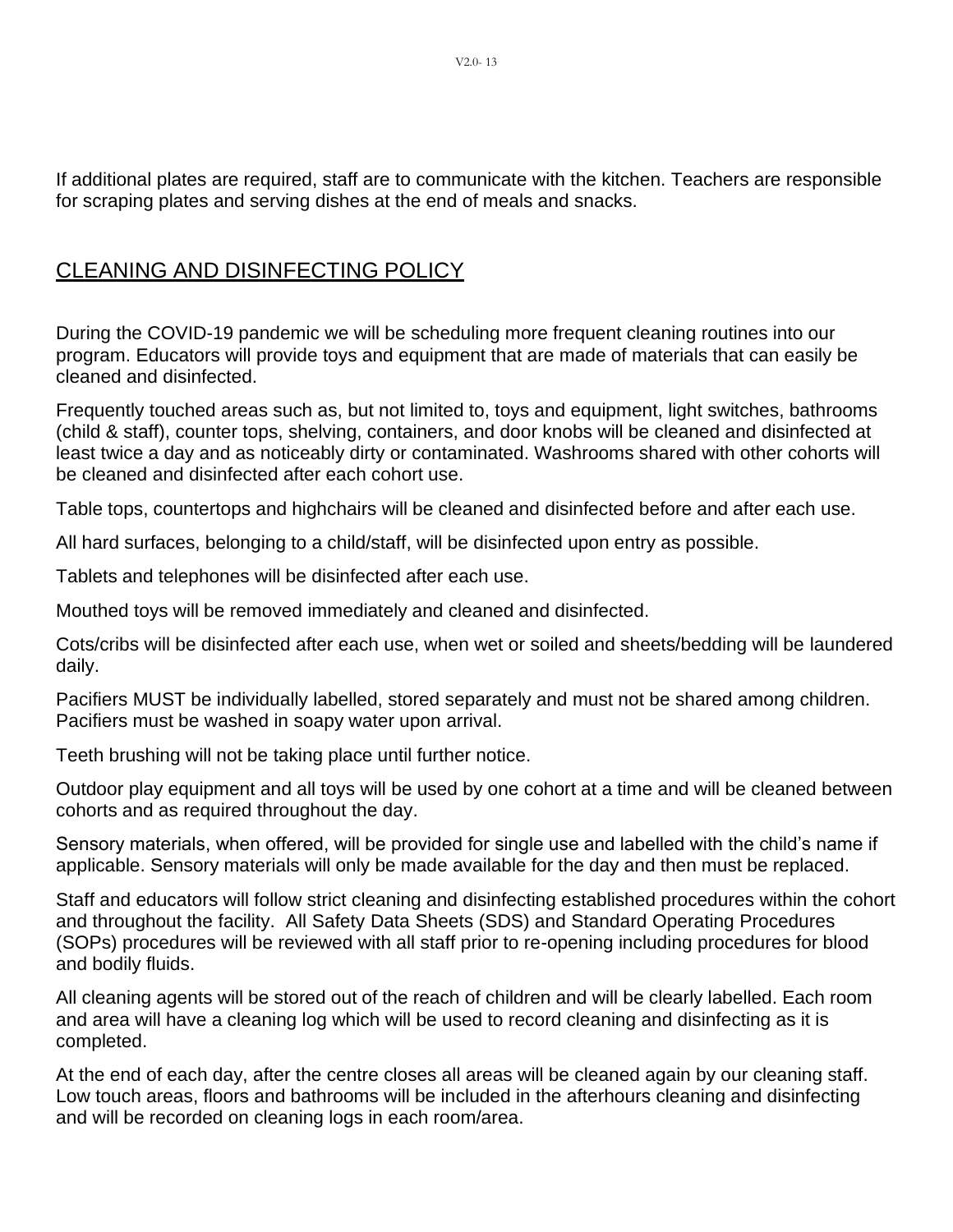## <span id="page-14-0"></span>CLEANING AND DISINFECTING OF SHARED BATHROOMS

#### CHILDREN'S BATHROOM – CARAMBECK SPECIFIC

Each cohort will do multiple bathroom calls throughout the day.

One staff in the cohort will ask all children if they need to use the bathroom and will escort whoever indicates yes to the bathroom.

One child at a time will be permitted to use the bathroom. After all children have finished, they will be escorted back to their room.

That staff will then go back to the bathrooms and clean/disinfect before the next cohort's turn.

If a child needs to use the bathroom before or after the bathroom calls, they will be escorted to the bathroom by one of their cohort educators. After that child is finished, they will be escorted back to their room.

That staff will then go back to the bathroom to clean/disinfect before the next cohort or child uses the bathroom and record the cleaning on the cleaning log.

#### <span id="page-14-1"></span>EXCLUSION OF SICK CHILDREN/STAFF POLICY

Carleton Place Child Care is committed to providing a safe and healthy environment for children and their employees. We will take every reasonable precaution to prevent the risk for communicable diseases within both of our locations. All families and employees will be made aware of and adhere to the directive established by Leeds, Grenville and Lanark District Health Unit regarding the exclusion of sick children/staff in our childcare locations.

### <span id="page-14-2"></span>EXCLUSION PROCEDURE FOR CHILDREN DEMOSTRATING SYMPTOMS

A child will be immediately isolated if they develop any of the following symptoms, but not limited to while in the program: fever, cough, shortness of breath, sore throat, runny nose, nasal congestion, headache, and a general feeling of being unwell.

Parents/guardians will be contacted and **must be available to pick up immediately**.

Children will be monitored for atypical symptoms and signs of COVID-19 while awaiting pick-up and parents will monitor the health of their child/ren and notify the CPCS of any change. For more information, please see the symptoms outlined in the "COVID-19 Reference Document for Symptoms" at:

[http://www.health.gov.on.ca/en/pro/programs/publichealth/coronavirus/docs/2019\\_reference\\_doc\\_sy](http://www.health.gov.on.ca/en/pro/programs/publichealth/coronavirus/docs/2019_reference_doc_symptoms.pdf) [mptoms.pdf](http://www.health.gov.on.ca/en/pro/programs/publichealth/coronavirus/docs/2019_reference_doc_symptoms.pdf)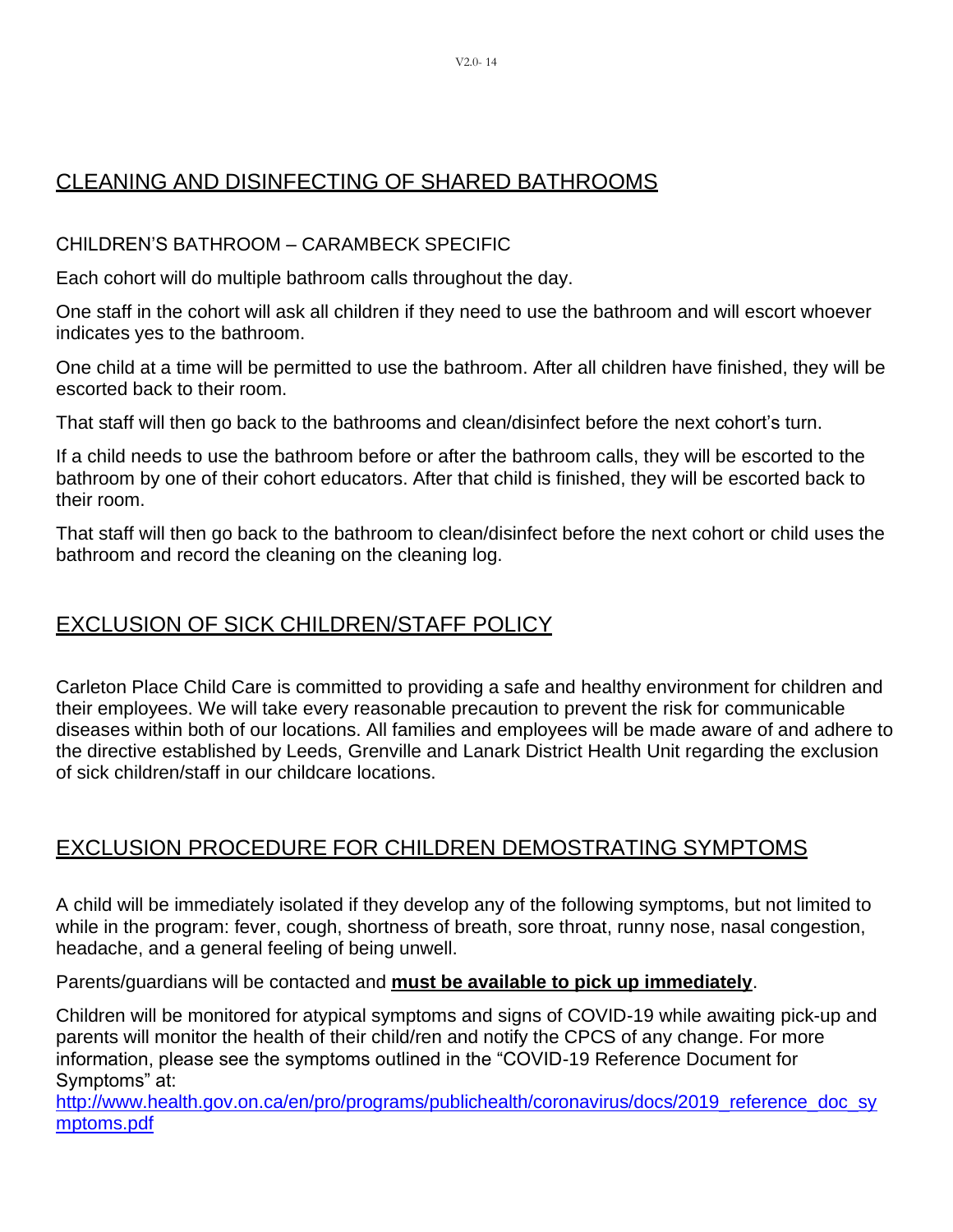A child displaying symptoms will be isolated in a separate room and cohort staff will isolate with the child until pick up. Increased ventilation will be provided as possible. (Open the windows when possible)

If tolerated and with parental permission, children above the age of 2 will wear a surgical/procedure mask while isolated. The childcare staff will wear full Personal Protective Equipment (PPE) and limit interactions and physical contact if possible.

Staff and children of the same cohort may continue to attend providing they remain symptom free.

Staff will clean and disinfect all areas immediately after the child has been sent home. All items used by the child will be included in the cleaning and disinfecting. Anything that cannot be cleaned will be removed and stored in a sealed container for a minimum of seven (7) days.

Families and staff will follow the instructions from the Leeds, Grenville and Lanark District Health Unit to determine when to return to the facility.

## <span id="page-15-0"></span>EXCLUSION PROCEDURE FOR STAFF DEMONSTRATING SYMPTOMS

If a staff member develops any ONE of the following symptoms, but not limited to while in the program, that are not typical or are unusual: fever, cough, shortness of breath, sore throat, runny nose, nasal congestion, headache, and a general feeling of being unwell, will wash their hands, go home immediately and self-isolate. Staff are to advise their supervisor if they require assistance getting home. Staff are expected to make arrangements immediately to be assessed/tested for COVID-19.

A team cohort staff will clean and disinfect the area immediately after the staff has left the building. All items used by the symptomatic staff member will also be cleaned and disinfected. All items that cannot be cleaned will be removed and stored in a sealed container for a minimum of 7 days.

Any child and childcare staff in the program who were present while the staff became ill should be identified as a close contact and further cohorted until direction from the Health Unit has been communicated. All pending and determined results will be handled by the Health Unit.

#### <span id="page-15-1"></span>SURVEILLANCE

CPCS staff will monitor all environmental conditions constantly to prevent and reduce illness. Employees will observe and report to their supervisor any increases in above normal occurrences of illness in each room during isolation periods and/or throughout the day.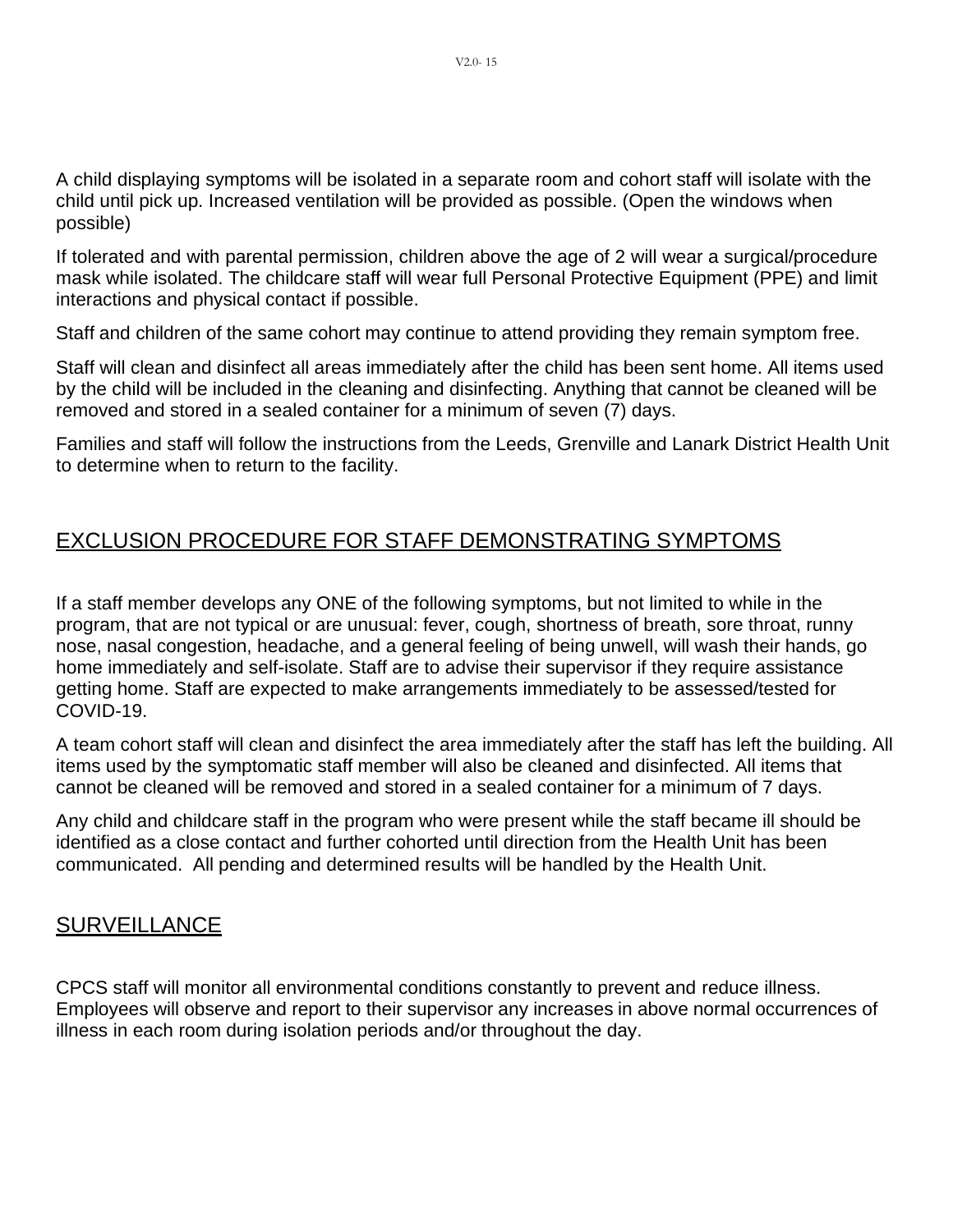#### <span id="page-16-0"></span>MEDIA RELEASE

All/any media released information will be governed by our local health unit.

### <span id="page-16-1"></span>SERIOUS OCCURRENCE & PUBLIC HEALTH LINE LISTS

Childcare centre licensees have a duty to report suspected and/or confirmed cases of COVID-19 under the Health Protection and Promotion Act. Carleton Place Childcare will contact the Leeds, Grenville, and Lanark District Health Unit to report a child/staff suspected and/or confirmed case of COVID-19. The Leeds, Grenville, and Lanark District Health Unit will provide specific advice on what control measures should be implemented to prevent the potential spread and how to monitor for other possible infected staff members and children.

Where a child, staff or student has a confirmed case of COVID-19 (i.e., a positive COVID-19 test result), the centre will report this to the ministry as a serious occurrence and to our local health unit. Reporting will take place regardless of whether the child/staff was at home or on site at daycare with the symptom(s).

Leeds, Grenville, and Lanark District Health Unit will determine who and how parents are notified regarding a confirmed case and/or outbreak of COVID-19. Carleton Place Childcare Services will follow instruction from the health unit during this process.

Where a room, centre or premises closes due to COVID-19, the centre will update the serious occurrence to reflect the closure.

Carleton Place Childcare is required to post the serious occurrence notification form as required under the CCEYA unless local public health advises otherwise.

Currently, line lists for the health unit, are recorded for staff and children displaying ONE or more symptoms either while at home or while in attendance at childcare. Line lists are shared with the health unit upon request and/or during outbreak situations.

**If you suspect a child has symptoms of any reportable communicable disease, contact the Leeds, Grenville, and Lanark District Health Unit and please share this information with our childcare centre.**

### <span id="page-16-2"></span>GROUP MEETINGS & EVENTS

All group meetings and events will be cancelled for on-site gatherings. We will attempt to schedule video communications (i.e., Zoom) as an alternative.

<span id="page-16-3"></span>All pre-planned events (such as our annual PD Day) will be cancelled.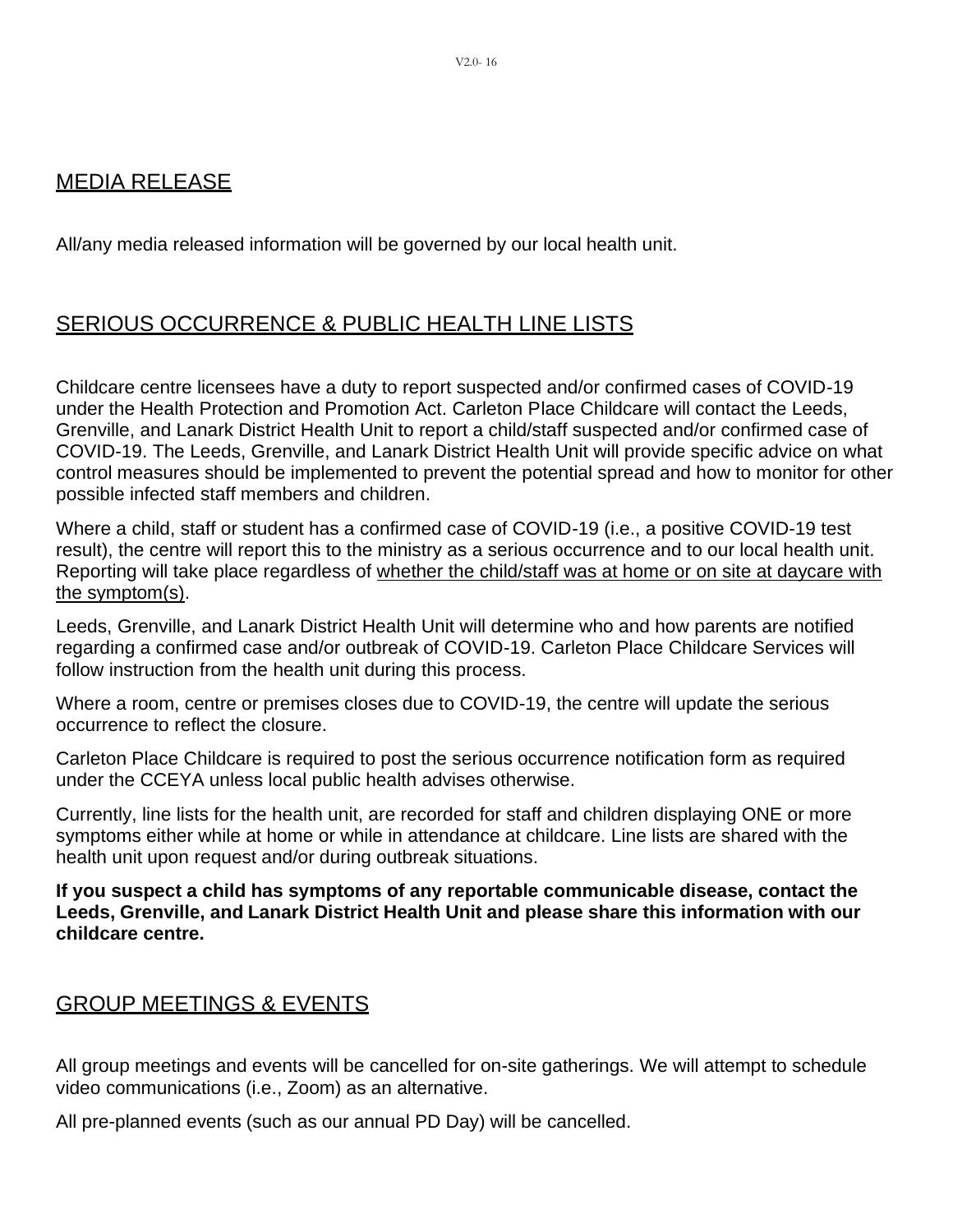## PANDEMIC WAIT LIST POLICY

When our community is experiencing a pandemic our wait list policy will change to accommodate emergency needs. CPCS will continue to accept wait list applicants via our electronic request system at [www.cpchildcare.ca](http://www.cpchildcare.ca/) There are no fees attached to this process. Parents should expect a delay in response and facility tours/visiting will not take place. During certain phases of re-opening, we will be limited to the number of children we can accept and may experience difficulty accommodating current family needs.

During COVID-19 parents will be offered space as it is available in the following prioritized order;

- 1. Childcare/town staff requiring care for their children
- 2. Current parents/families who are considered essential workers, full time
- 3. Current parents/families attending full time
- 4. Current parents/families considered as essential workers, part time (if possible first come, first served for summer camp)
- 5. Current parents/families attending part time (if possible)
- 6. Wait list applicants (if possible)

Full time spaces that are offered and accepted must remain as full-time spaces and cannot be changed to part time until we are able to accommodate, or notice is given that you are leaving the program. Please discuss schedule changes with a supervisor.

Parents will be asked to respond to an offer of care as soon as possible. We ask that parents understand that the daycare will need time to decide if we can accommodate drop off and pick up requests as staffing, guidelines and expectations are considered.

### <span id="page-17-0"></span>PANDEMIC FEES

If Carleton Place Childcare Services is directed by the Health Unit to close or have children isolate who have attended at the Centre with COVID or has been subjected to a child with COVID while at our Centre, then parents will not be charged for services.

If a child becomes infected outside of daycare and is unable to attend, then charges remain as our programs are still in operation and costs continue regardless of whether your child is in attendance. This is also applicable with any other illness/procedure or absence.

*Our goal is to be as safe as possible while welcoming our families to childcare. All staff will be trained on the health, safety, operational measures, and local requirements outlined in the document above. We will do our best to ensure a safe and healthy environment for your children and our wonderful staff. We thank you for your kindness and patience as we navigate through the challenges that are shaping our new "norm". We look forward to seeing you soon.*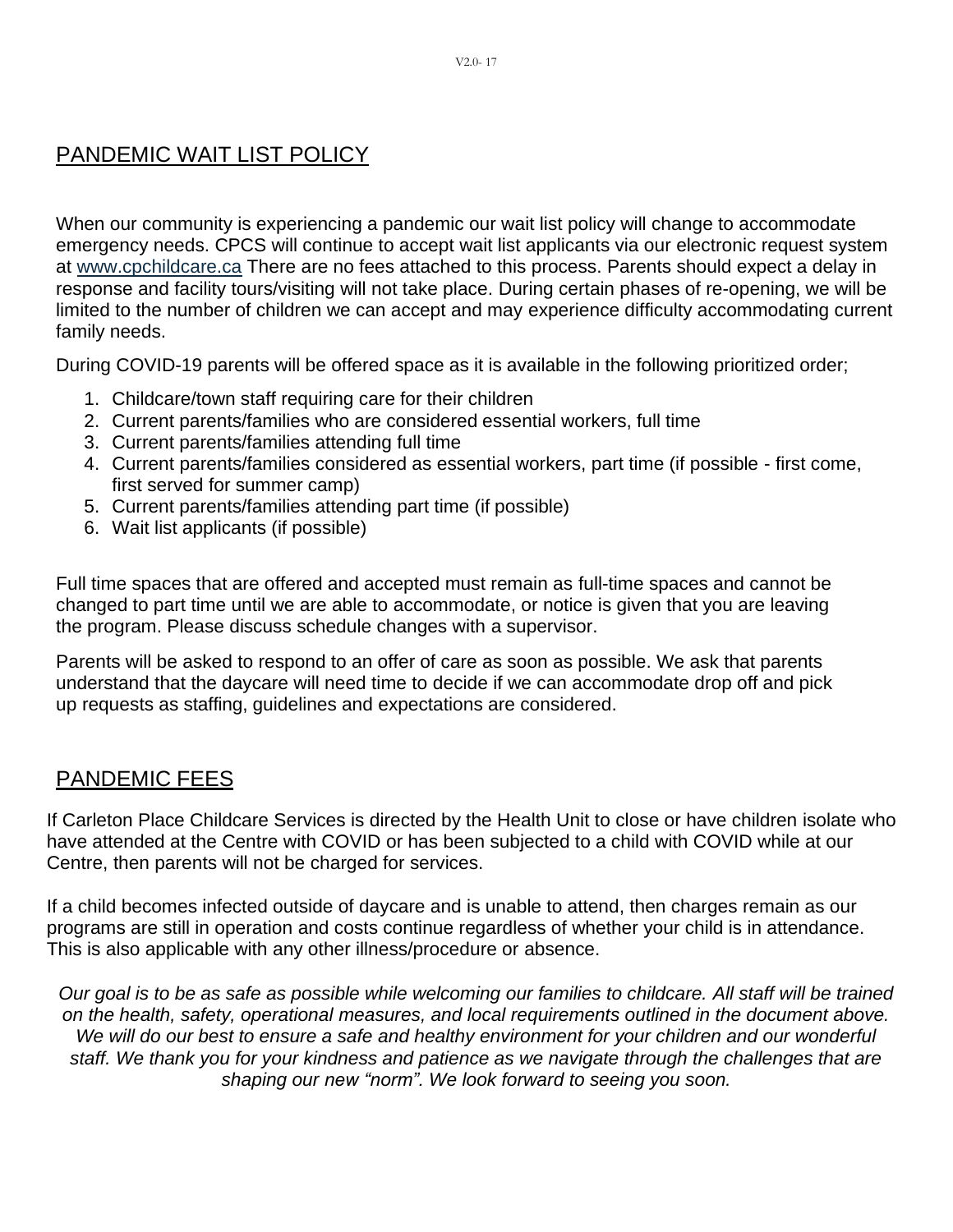

#### CARLETON PLACE CHILDCARE SERVICES COVID-19 CONSENT FORM

Childs Name:

Date: when the contract of the contract of the contract of the contract of the contract of the contract of the contract of the contract of the contract of the contract of the contract of the contract of the contract of the

I, as a parent/guardian understand the novel coronavirus causes the disease known as COVID-19. I understand that the coronavirus has a long incubation period during which carriers of the virus may not show symptoms and still be contagious. (Initial)

I understand that by enrolling my child into care, I am assuming the risk of exposure to the coronavirus (or other public health risk). This risk increases if I travel by cab or ridesharing. (Initial)

I understand that COVID-19 is extremely contagious and is believed to be spread person-to-person and physical distancing is recommended. (Initial)

I understand that while my child attends care, although encouraged, physical distancing will be challenging and not guaranteed amongst children/staff. (Initial)

I have received and understand Carleton Place Childcare Services COVID-19 Response Plan. (Initial)

I will follow the guidelines outlined in the COVID-19 Response Plan and will not bring my child to the centre should he/she display any of the COVID-19 symptoms. (Initial)

I will report all symptoms and/or suspected or confirmed cases of COVID-19 within my household immediately to the childcare centre. [Initial]

If my child is over the age of two (2), showing symptoms of COVID-19 or other public health risk he/she is permitted to wear a surgical/procedure mask (as tolerable). (Initial)

I have read, understand, and will follow the COVID-19 Response Plan of Carleton Place ChildcareServices. (Initial)

Parent Printed Name:

Signature: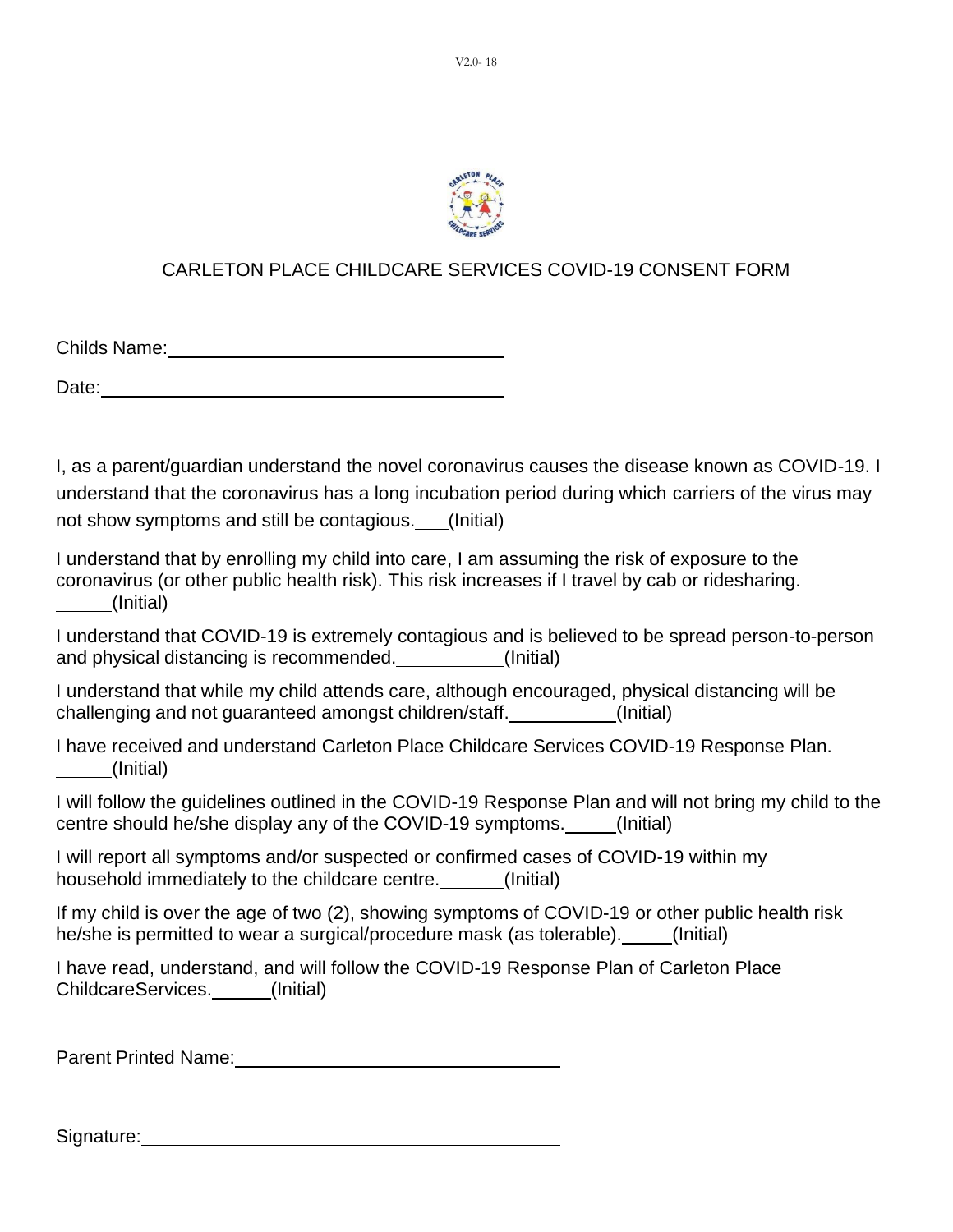| <b>COVID-19 school</b><br>and child care screening                                                                                                          | Version 4: February 24, 2021 |
|-------------------------------------------------------------------------------------------------------------------------------------------------------------|------------------------------|
| Students and children must screen for COVID-19 every day before going to school<br>or child care. Parents/guardians can fill this out on behalf of a child. |                              |

| <b>Screening Questions</b>                                                                                                                                                                                                    |               |                     |
|-------------------------------------------------------------------------------------------------------------------------------------------------------------------------------------------------------------------------------|---------------|---------------------|
| 1. In the last 14 days, has the student/child travelled outside of Canada?<br>If exempt from quarantine requirements (for example, an essential worker<br>who crosses the Canada-US border regularly for work), select "No."  | $\Box$ Yes    | $\Box$ No           |
| 2. Has a doctor, health care provider, or public health unit told you that<br>the student/child should currently be isolating (staying at home)?<br>This can be because of an outbreak or contact tracing.                    | $\Box$ Yes    | $\Box$ No           |
| 3. In the last 14 days, has the student/child been identified as a<br>"close contact" of someone who currently has COVID-19?                                                                                                  | $\Box$ Yes    | ⊟ No                |
| 4. In the last 14 days, has the student/child received a COVID Alert<br>exposure notification on their cell phone?<br>If they already went for a test and got a negative result, select "No."                                 | $\Box$ Yes    | $\Box$ No           |
| 5. Is the student/child currently experiencing any of these symptoms?<br>Choose any/all that are new, worsening, and not related to other known causes<br>or conditions they already have.                                    |               |                     |
|                                                                                                                                                                                                                               |               |                     |
| <b>Fever and/or chills</b><br>Temperature of 37.8 degrees Celsius/100 degrees Fahrenheit or higher                                                                                                                            | $\Box$ Yes    | No<br>П.            |
| Cough or barking cough (croup)<br>Continuous, more than usual, making a whistling noise when breathing<br>(not related to asthma, post-infectious reactive airways, or other known<br>causes or conditions they already have) | $\sqcap$ Yes  | No<br>$\Box$        |
| <b>Shortness of breath</b><br>Out of breath, unable to breathe deeply (not related to asthma<br>or other known causes or conditions they already have)                                                                        | $\Box$ Yes    | <b>No</b><br>$\Box$ |
| Decrease or loss of taste or smell<br>Not related to seasonal allergies, neurological disorders,<br>or other known causes or conditions they already have                                                                     | $\Gamma$ Yes  | No                  |
| Sore throat or difficulty swallowing<br>Painful swallowing (not related to seasonal allergies, acid reflux,<br>or other known causes or conditions they already have)                                                         | Yes<br>$\Box$ | <b>No</b>           |

Not related to seasonal allergies, being outside in cold weather, or other known causes or conditions they already have

#### **Ministry of Health | Ministry of Education**



Date (mm-dd-yyyy)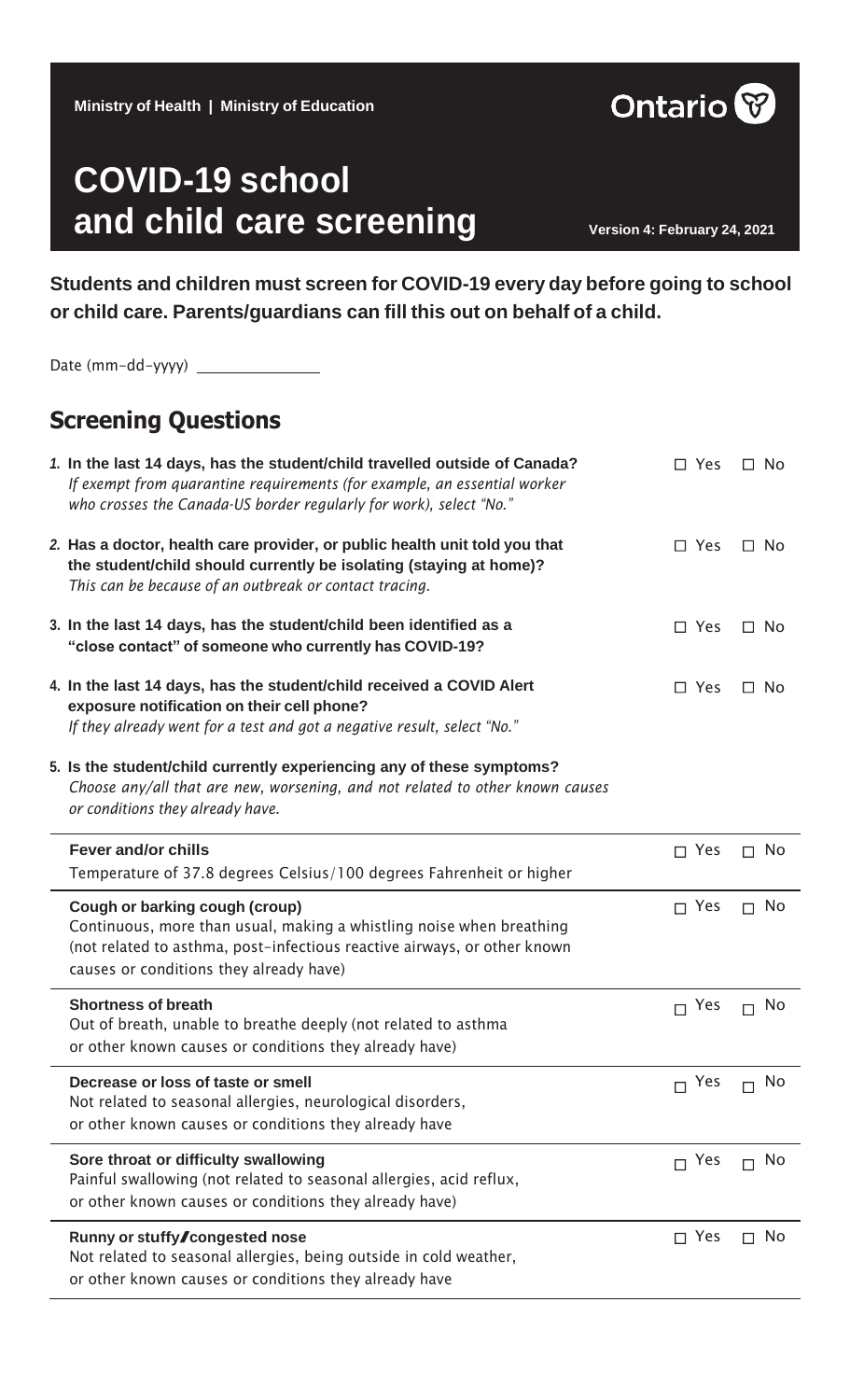| <b>Headache</b><br>Unusual, long-lasting (not related to tension-type headaches, chronic migraines,<br>or other known causes or conditions they already have)                                                                                | <b>Yes</b>   | ⊟ No      |
|----------------------------------------------------------------------------------------------------------------------------------------------------------------------------------------------------------------------------------------------|--------------|-----------|
| Nausea, vomiting and/or diarrhea<br>Not related to irritable bowel syndrome, anxiety, menstrual cramps,<br>or other known causes or conditions they already have                                                                             | $\sqcap$ Yes | No.<br>П  |
| <b>Extreme tiredness or muscle aches</b><br>Unusual, fatique, lack of energy, poor feeding in infants<br>(not related to depression, insomnia, thyroid disfunction, sudden injury,<br>or other known causes or conditions they already have) | Yes          | <b>No</b> |
| 6. Is someone that the student/child lives with currently experiencing<br>any new COVID-19 symptoms and/or waiting for test results after                                                                                                    | <b>Yes</b>   | II No     |

## **Results of Screening Questions**

**experiencing symptoms?**

Ð

**If you answered "YES" to question 1 or 3 do not go to school or child care.**

- **•** The student/child must self-isolate (stay home) for <sup>14</sup> days and not leave except to get tested or for a medical emergency.
- **•** If you answered **"YES" to question <sup>1</sup>**, follow the advice of public health. The student/child can return to school/child care after they are cleared by your local public health unit.
	- **·** Siblings or other people in your household must self-isolate (stay home) for <sup>14</sup> days.
- **•** If you answered **"YES" to question 3**, talk with a doctor/health care provider to get advice or an assessment, including if they need a COVID-19 test. The student/child can return to school/child care after 14 days, even if they get a negative test result.
	- **·** If you live in certain areas of the province, like Toronto, siblings and other people in your household must stay at home. This is because of local risk factors.
	- **·** If you live in other areas of Ontario, siblings and other people in your household can go to school, child care or work, but must not leave the home for other non-essential reasons. Ask your school/child care for more information.
- **•** If they develop symptoms or test positive, contact your local public health unit or doctor/health care provider for more advice.
- **•** Contact your school/child care provider to let them know about this result.

#### **If you answered "YES" to question 2 do not go to school or child care.**

- **•** The student/child must self-isolate (stay home) and not leave except for <sup>a</sup> medical emergency.
- **•** Follow the advice of public health. The student/child can return to school/child care after they are cleared by your local public health unit.
- **•** If they develop symptoms, contact your local public health unit or doctor/health care provider for more advice.
- **•** If you live in certain areas of the province, like Toronto, siblings and other people in your household must stay at home. This is because of local risk factors.
- **•** If you live in other areas of Ontario, siblings and other people in your household can go to school, child care or work, but must not leave the home for other non-essential reasons. Ask your school/child care for more information.
- **•** Contact your school/child care provider to let them know about this result.